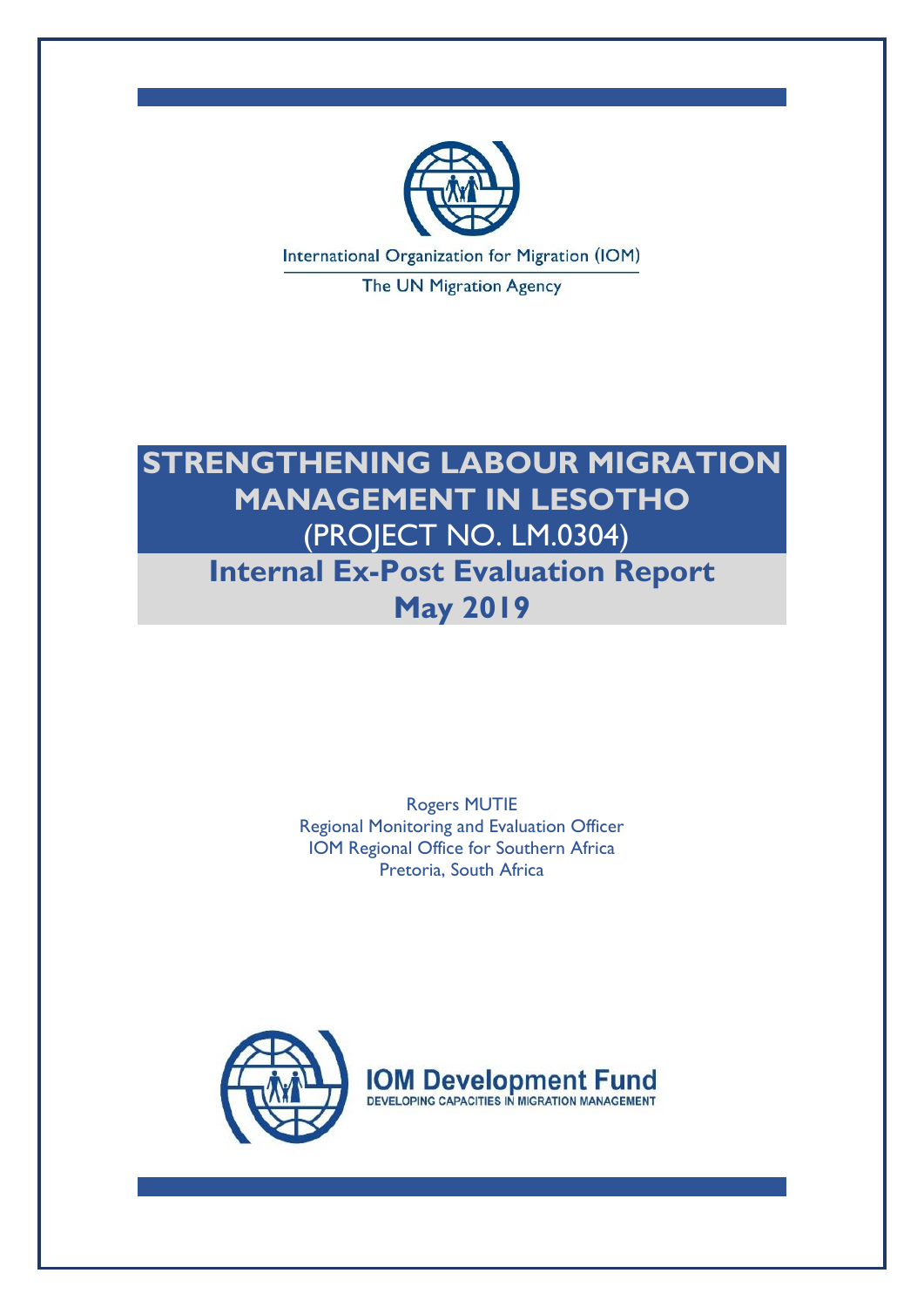# **Project Summary**

| <b>PROJECT IDENTIFICATION CODE: LM.0304</b>                            |                                                                                                                          |  |
|------------------------------------------------------------------------|--------------------------------------------------------------------------------------------------------------------------|--|
| <b>Executing Organization:</b>                                         | International Organization for Migration (IOM)                                                                           |  |
| <b>Project Management Site and</b><br><b>Relevant Regional Office:</b> | <b>IOM Lesotho</b>                                                                                                       |  |
| <b>Project Period and Overall</b><br><b>Duration:</b>                  | 01-10-2016 to 31-03-2018                                                                                                 |  |
| <b>Geographical Coverage:</b>                                          | Lesotho                                                                                                                  |  |
| <b>Project Beneficiaries:</b>                                          | National government ministries/institutions<br>Non-governmental organizations<br>International and regional institutions |  |
| <b>Project Partner(s):</b>                                             | Ministry of Labour and Employment, SADC                                                                                  |  |
| <b>Total Funding Received:</b>                                         | USD 150,000                                                                                                              |  |
| <b>Total Funding spent (Excluding ex</b><br>post evaluation budget):   | USD 148,100                                                                                                              |  |
| Date of the ex post Evaluation:                                        | March-April 2019                                                                                                         |  |
| <b>Name/Title/Contact of Evaluator:</b>                                | <b>Rogers MUTIE</b><br>Regional M&E Officer, IOM Southern Africa Region<br>Email: rmutie@iom.int                         |  |
| <b>Commissioned by:</b>                                                | IDF, RO Pretoria                                                                                                         |  |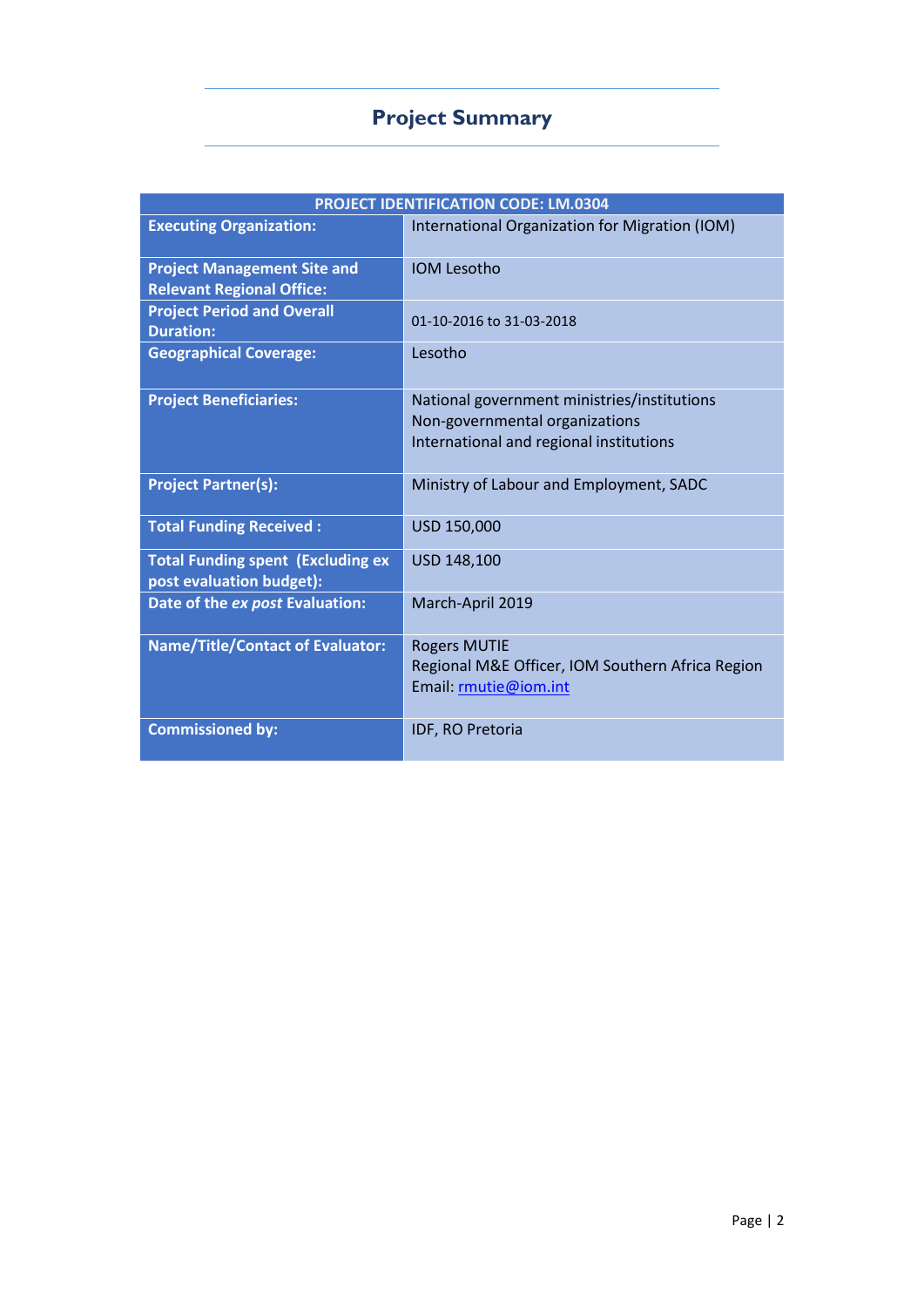# **Table of Contents**

| 2.             |     |                                                                             |  |
|----------------|-----|-----------------------------------------------------------------------------|--|
| 3 <sub>1</sub> |     |                                                                             |  |
|                |     |                                                                             |  |
|                | 3.2 |                                                                             |  |
| 4.             |     |                                                                             |  |
| 5.             |     |                                                                             |  |
|                |     | Annex 1: List of Individuals and Institutions Involved in the Evaluation 18 |  |
|                |     |                                                                             |  |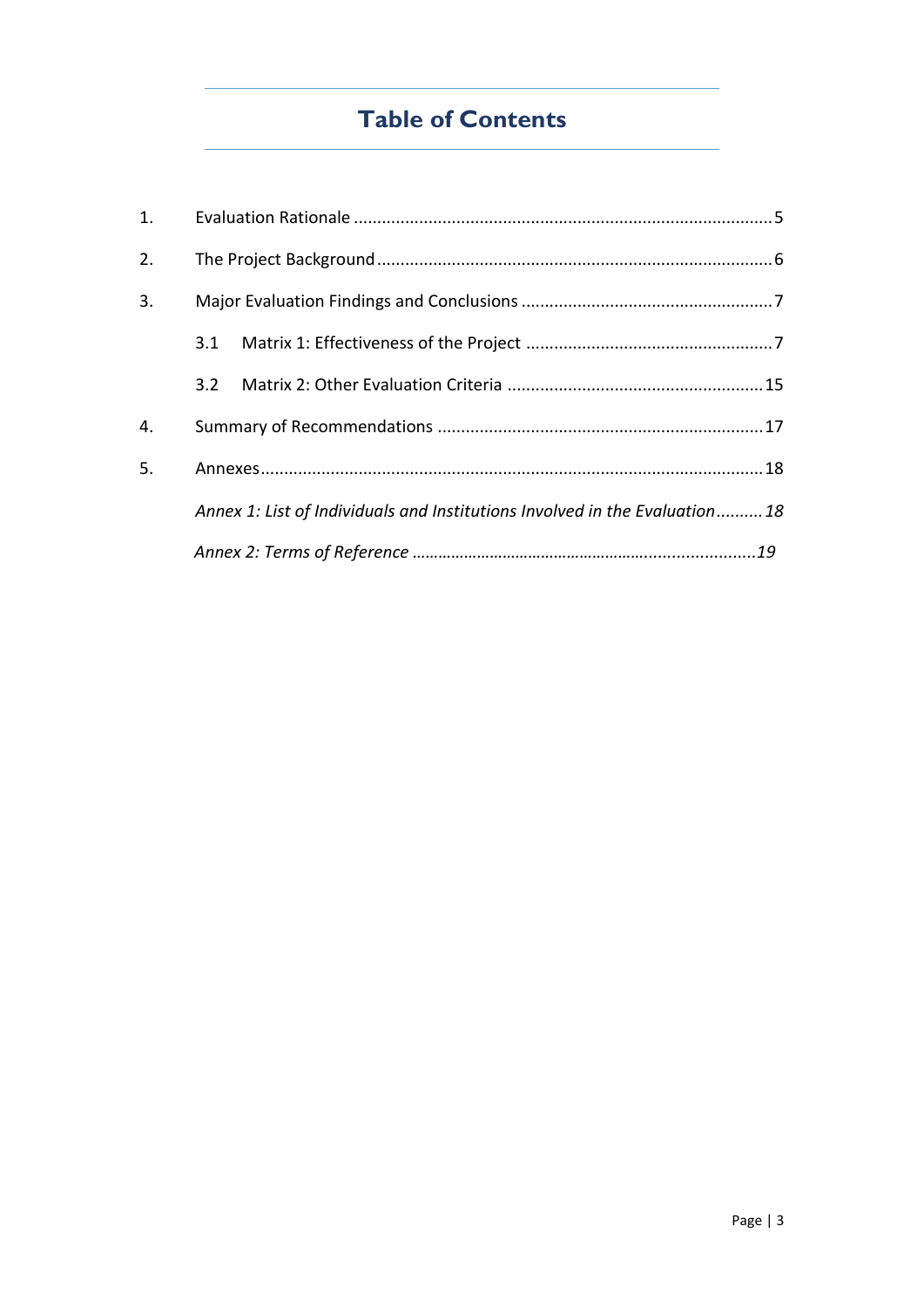# **List of Acronyms**

| <b>CO</b>     | -Country Office                                         |
|---------------|---------------------------------------------------------|
| <b>DAC</b>    | -Development Assistance Committee                       |
| GoL           | -Government of the Kingdom of Lesotho                   |
| IDF           | -IOM Development Fund                                   |
| ILO           | -International Labour Organization                      |
| <b>IOM</b>    | -International Organization for Migration               |
| LM            | - Labour Migration                                      |
| MoLE          | -Ministry of Labour and Employment                      |
| M&E           | -Monitoring and Evaluation                              |
| <b>NACOLA</b> | -National Advisory Committee on Labour                  |
| <b>NCE</b>    | -No Cost Extension                                      |
| <b>OECD</b>   | -Organization for Economic Co-operation and Development |
| PrEA          | -Private Employment Agency                              |
| <b>RO</b>     | -Regional Office                                        |
| SADC          | -Southern Africa Development Community                  |
| <b>TOR</b>    | -Terms of Reference                                     |
| TWG           | -Technical Working Group                                |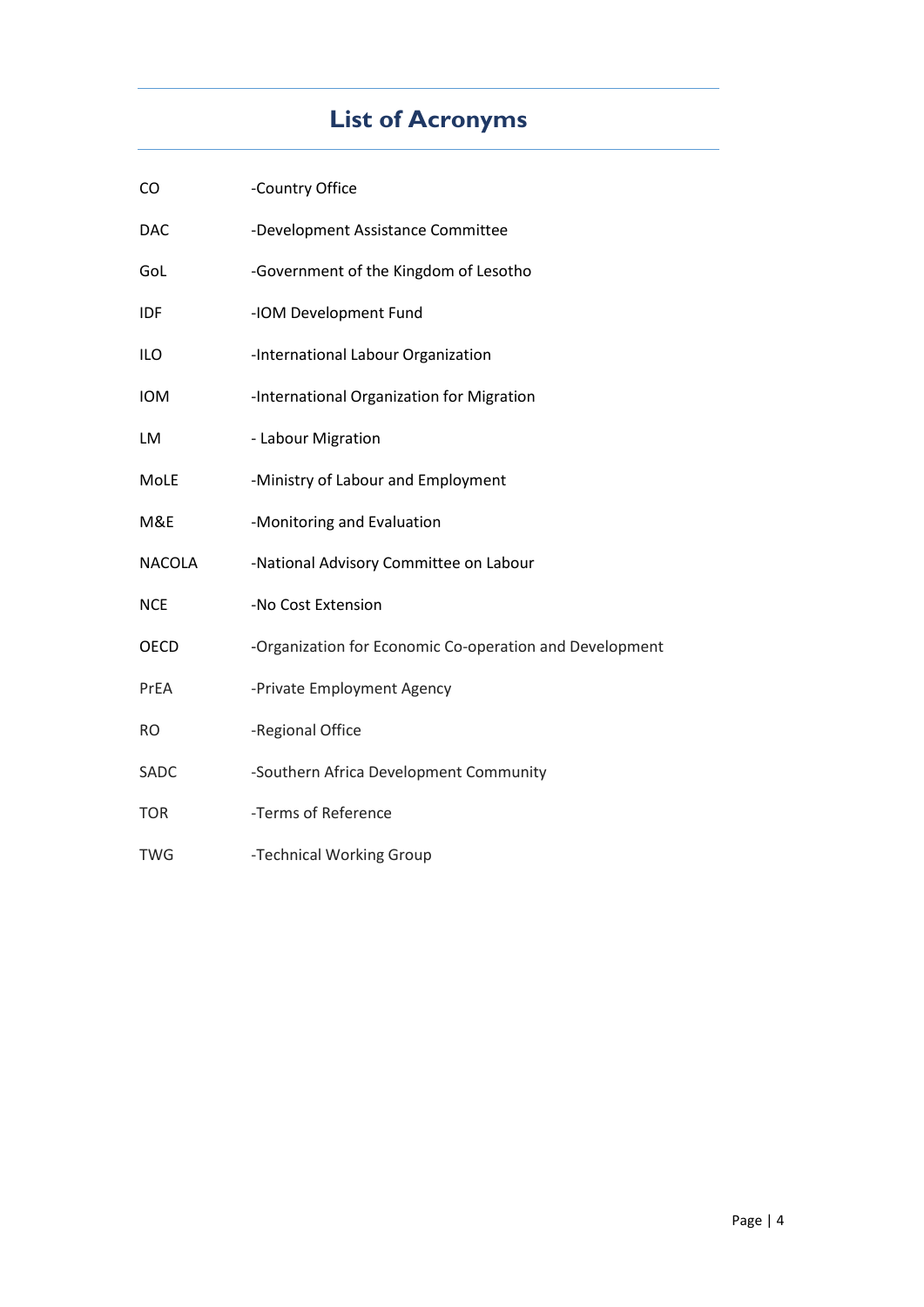## <span id="page-4-0"></span>**1. EVALUATION RATIONALE**

The project *Strengthening Labour Migration Management in Lesotho* aimed to support the Ministry of Labour and Employment (MoLE) of the Kingdom of Lesotho to improve labour migration management and to assist the government in contributing to and achieving components of: the Southern Africa Development Community (SADC) Labour Migration Action Plan (2016-2019), the SADC Regional Labour Migration Policy Framework, and Article 19 of the SADC Employment and Labour Protocol on the Protection of Migrant Workers. The project sought to achieve the main goal of strengthening labour migration management through two key outcomes: increasing the capacity of government and stakeholders to improve labour migration management; and to contribute to the finalization and implementation of the draft national labour migration policy. At the time of the design of this project, IOM was already implementing another IOM Development Fund (IDF) funded regional project aimed at increasing knowledge and tools for formal bilateral labour exchange between SADC member states.

The Lesotho project was therefore a complementary project that would: 1) utilize the tools and experiences generated from the regional level south-south labour migration project for a countrybased initiative aiming at a bilateral labour exchange agreement between Lesotho and Mauritius; and 2) contribute to the implementation of the draft labour migration policy by finalizing it and developing an accompanying action plan. The project was implemented from October 2016 till March 2018 by IOM Lesotho country mission. Activities were led by MoLE as the lead Ministry and actively involved other ministries and social partners relevant to labour management in the country, such as trade unions and employers' federations.

The evaluation was informed by the need for both internal and external accountability. Internally, accountability is required to IOM administration both at the regional and headquarter level to which IOM evaluation guidelines require ex-post evaluations for each IDF funded project to assess the extent to which IOM delivers on its promises among other reasons. Externally, accountability is required by IOM to its Member States and other stakeholders on how it has utilized their assessed contributions to improve safe, orderly, and humane migration management for the benefit of migrants and their countries of origin, transit, and destination. This evaluation also served as a learning event for both IOM and partners. By reflecting on the general project experience, its design, its implementation approach, and the results achieved, critical lessons can be generated to improve future similar projects. It is thus deemed to be a key learning tool.

To achieve the above dual purpose of accountability and learning, the evaluation used the five standard OECD-DAC<sup>1</sup> evaluation criteria to develop broad evaluation questions that would guide the evaluation enquiry. Following an overall qualitative research approach, a combination of both secondary and primary data collection methods were used including document review, Key Informant Interviews (KII), and direct observation where necessary. Identification of participants for the evaluation was jointly done with the implementing mission. Level of participation in the project activities, possession of knowledge on labour migration, and availability and willingness (consent) to be interviewed for evaluation purposes were some of the key inclusion criteria used to identify participants. The main limitation experienced was the inability by some informants to remember actual events/activities (as one year had elapsed since the project ended). The evaluator managed this by interviewing a bigger pool of participants and counterchecking facts from recorded information such as in reports, minutes, and other project documentations.

<span id="page-4-1"></span><sup>1</sup> Organization for Economic Co-operation and Development-Development Assistance Committee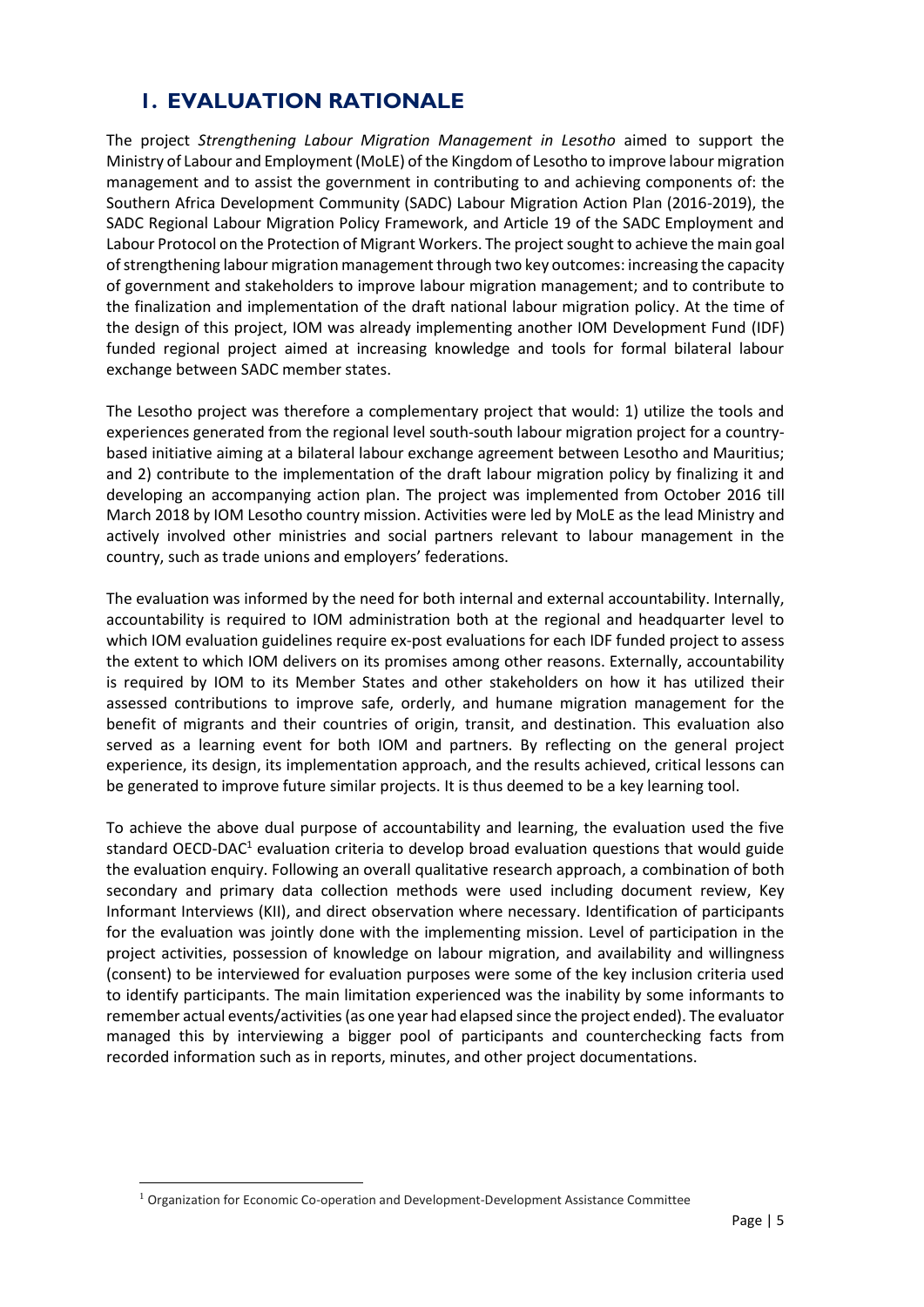# **2. THE PROJECT BACKGROUND**

*Strengthening Labour Migration Management in Lesotho* was an 18-month initiative running from October 2016 to March 2018. To help oversee project activities and to validate processes and products, the project, with support from the Ministry of Labour and Employment, established a national Technical Working Group (TWG) made up of different ministries and social partners. IOM co-facilitated this TWG alongside the MoLE. The role of the TWG was to provide strategic advice and leadership but also served as the main stakeholder coordination mechanism that ensured that varied voices, interests and perspectives were reflected in project processes and products, and that capacity building reached all key stakeholders. From the project documents reviewed, the TWG comprised of the following stakeholders, most of whom the evaluator managed to interview during the evaluation visit.

- *Ministry of Labour and Employment*
- *Ministry of Home Affairs*
- *Ministry of Foreign Affairs*
- *Ministry of Development Planning*
- *Bureau of Statistics*
- *International Labour Organization(ILO)*
- *Mineworkers Development Agency*
- *Migrant Workers Association*
- *Ex-mineworkers Association*
- *Association of Lesotho Employers and Business*
- *Lesotho Teachers Trade Union*
- *Lesotho Council of Non-Governmental Organizations*
- *Ministry of Gender/ Ministry of Social Development*
- *Academia- National University of Lesotho*

Throughout the project, the TWG met for review and validation of various project outputs and activities including: Labour Migration documents produced by the project; capacity building activities and to address any other specific agenda on migration. For example, the TWG is reported to have also been instrumental in providing labour migration related inputs for different migration related processes and assessments and provided inputs to the Lesotho National Strategic Development Plan II.<sup>2</sup> The project's final narrative report notes that eleven TWG meetings were held in the life of the project.

As noted earlier, the project had two main outcomes: to increase capacity on labour migration management; and to spur implementation of the national labour migration policy. On both outcome areas the project was expected to deliver the following immediate results (outputs):

- *1. An established and functioning national Technical Working Group.*
- *2. Increased knowledge and skills on labour migration management among relevant stakeholders.*
- *3. Make recommendations from the labour migration management assessment available to the government of the Kingdom of Lesotho.*
- *4. Finalize and make available an implementation plan for the Lesotho Labour migration policy.*

As part of the accountability purpose discussed earlier, this evaluation assessed the extent to which each of the above deliverables were achieved as a way of assessing the effectiveness of the project. An analysis looking at what the project delivered against available resources was also done to determine the efficiency of the project. Given that one year had elapsed since the project ended, the project sought to identify results that have remained or activities that the stakeholders have continued to implement as part of a process to judge on the sustainability prospects of the project.

The evaluation also looked at how relevant the IOM project was to national and regional frameworks and priority needs of stakeholders including the mainstreaming of gender and human rights perspective in the project design and actual implementation. Lastly the evaluation sought to identify any long-term changes (impacts) that have been observed, where possible.

<sup>2</sup> IOM Lesotho (2018). Final Project Report to IDF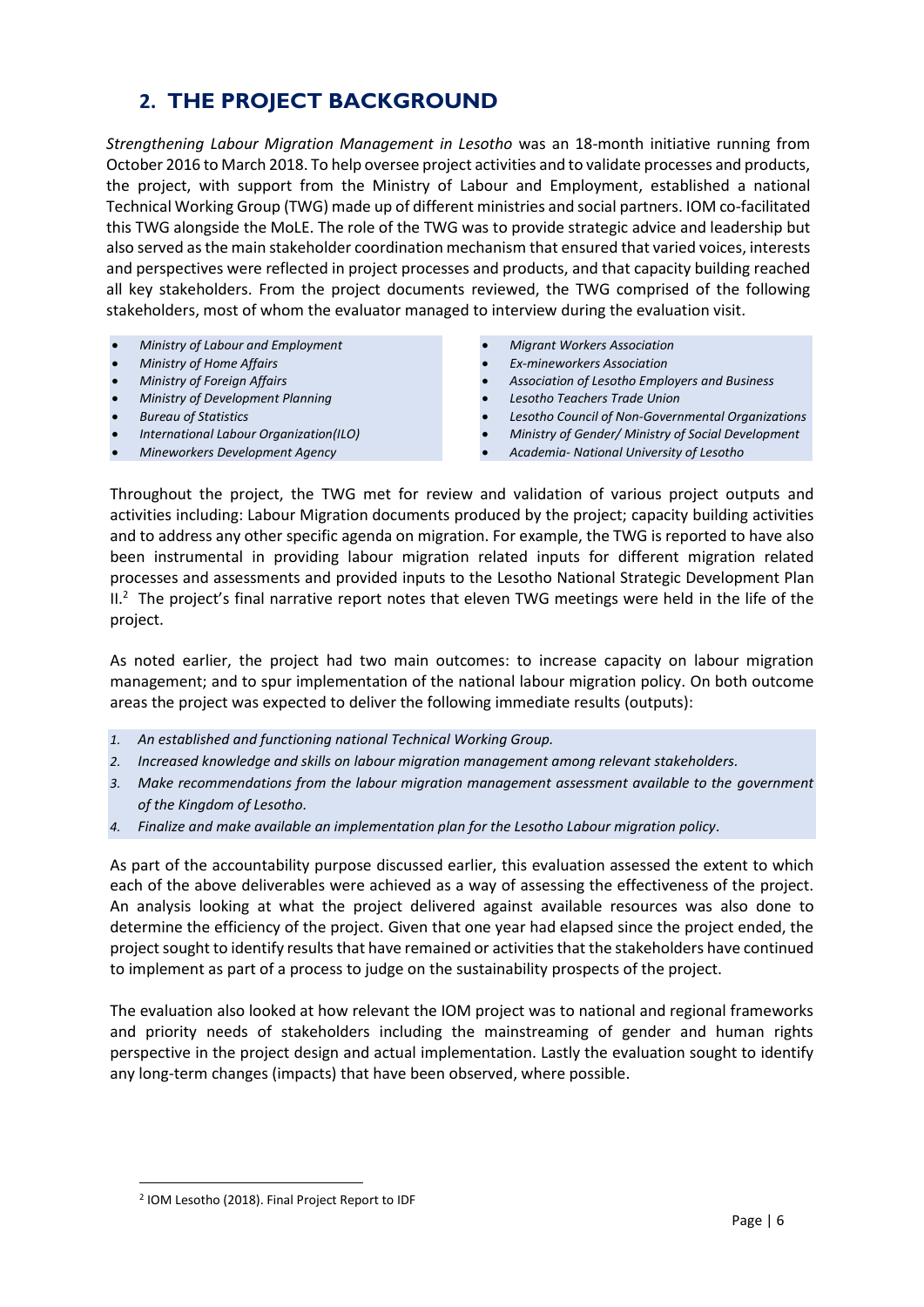## <span id="page-6-0"></span>**3. MAJOR EVALUATION FINDINGS AND CONCLUSIONS**

<span id="page-6-1"></span>This chapter will present findings from this evaluation in three sections representing three different analytical perspectives as follows:

- **Section 3.1:** this section presents a summary of overall findings based on an overall analysis of the full project cycle and project processes to elicit findings on what worked well and what did not work well including lessons learnt and the identification of best practices. The findings presented here guide the overall recommendations provided at the end of this report.
- □ Section 3.2: this section reviews project delivery based on the approved results framework. Indicator achievement data is used to make a judgement on whether the project delivered on its envisaged outputs and the extent to which this achievement contributed or not to outcome level results.
- **Section 3.3:** this section presents findings and recommendations following the OECD-DAC criteria.

## **3.1Overall Findings and Conclusions**

An overall synthesis and reflection over data collected through interviews and document review shows that the project performed well in the following areas:

## **a) Knowledge and empowerment.**

The mere participation in the project, either as part of the TWG or in validation meetings, equipped participants with knowledge and greater awareness on labour migration principles, standards, and practices. The different project events, apart from the capacity building workshop, acted as information dissemination channels, which the project appears to have utilized to pass knowledge. Those officials involved in the negotiations with Mauritius on a labour exchange Memorandum of Understanding (MOU) noted that they felt empowered and were negotiating with confidence and from a point of knowledge. Due to the project's capacity building and having in possession model tools that they could use, they reported to have felt better equipped to negotiate more beneficial deals for their country than ever before. When asked to comment about the quality of IOM expertise, all informants lauded the quality IOM expertise. The consultant brought about by IOM for the trainings and drafting of various documents was specifically mentioned to have admirable expertise in the area of labour migration and all interviewed participants expressed satisfaction with the work done. Worth noting is that the project made efforts to measure knowledge transfer. While the trained group mean score was



12.8 out of 40 in the pre-training test, they scored 26.4 in the post training test with some participants scoring as high as 37 out of  $40<sup>3</sup>$  indicating some good level of knowledge acquired. As shown in the graph, the majority of participants gave the project training a Good, Very Good, or Excellent rating in relation to key aspects such as relevance of topics discussed, training pace, and objectives of the training. Another key aspect worth noting about the project's capacity building was the broad stakeholder representation. The project opened attendance to all relevant stakeholders in

government and outside government thus spreading awareness to all key actors in the labour movement as well as in the migration management sector. This broad targeting is viewed as an important investment as it equipped all relevant actors with knowledge that helps them understand and play their role in the labour migration management space in the country. When all stakeholders

 $^3$  IOM Lesotho (2018). Final Project Report to IDF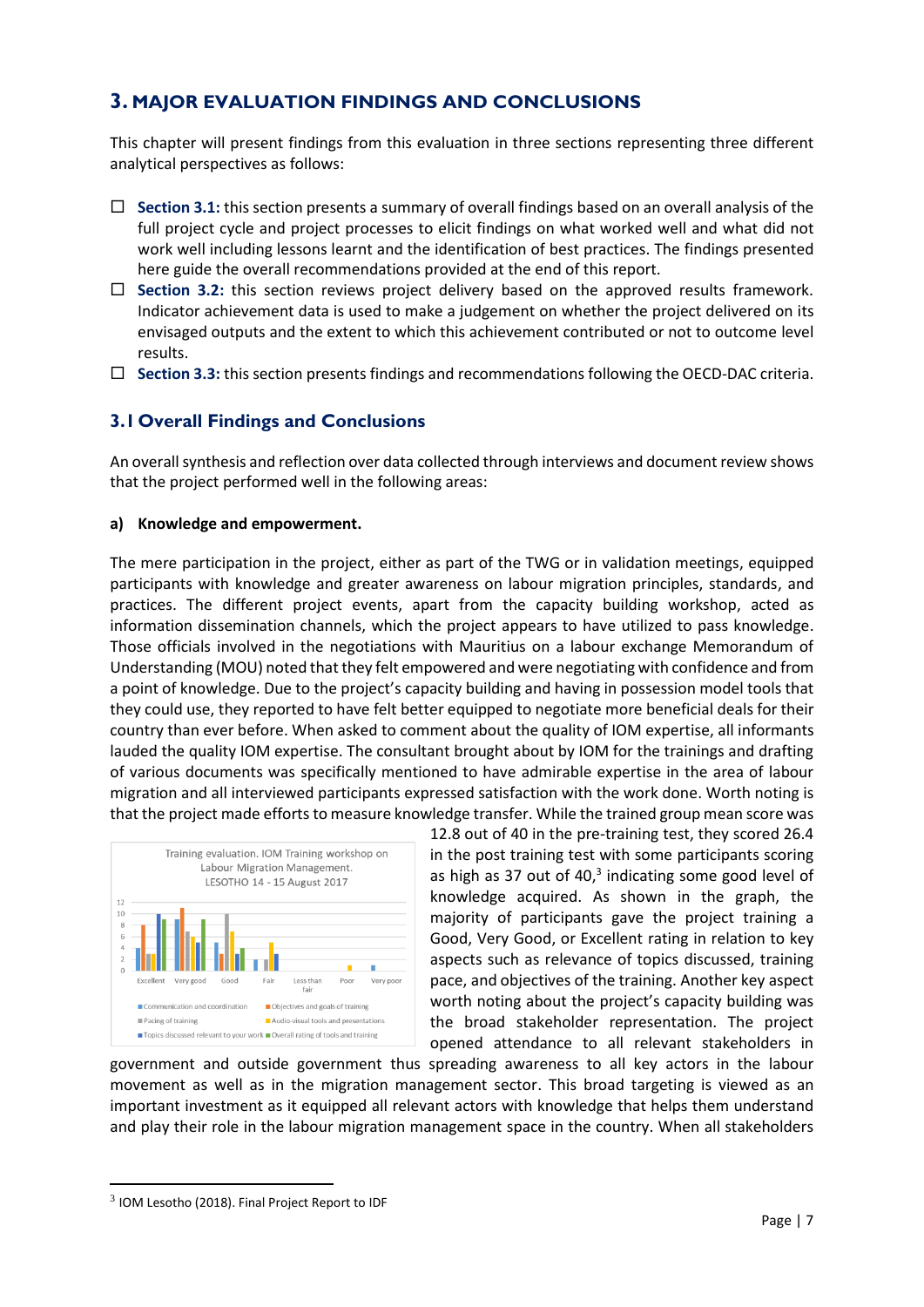are aware of their roles and responsibilities there is a better chance of greater cooperation and coordination, both of which are prerequisites to improved labour migration management.

*Unlike the old agreements with South Africa, we were negotiating the Mauritius MOU from an informed perspective. A senior MoLE Official*

*IOM made me learn a lot about labour migration. Before I was not differentiating labour migration and migration in general. A Ministry of Social Development Official.*

*IOM workshops were well planned and well delivered. A Civil society representative*

*Participating in the project was really educational for me. A Ministry of Foreign Affairs Official* 

## **b) Broad and inclusive stakeholder participation.**

The evaluation took note of the intentional inclusion of all key stakeholders in and outside the government in the project's technical working group and in project events. The project's final report indicates that the TWG for the project had seven government ministries/departments, six civil society organizations including umbrella labour unions and employers' federations, academia and, the ILO, and IOM representing the UN. In some project events other stakeholders such as media and private sector players were also involved. This broad spectrum of stakeholders ensured that a broader spectrum of interests and perspectives were captured but also ensured greater reach for capacity building and sensitization. Though some of the social partners had a few areas they said they were unsatisfied with, they equally expressed support for the initiatives and products that came out of the project as in itself represented a step in the right direction for the country.

*Though we have a role, we are not the authority that issues clearance for foreign workers, it is the ministry of home affairs and sometimes we have coordination challenges between us as we had rare consultations; also, with Ministry of labour. By involving us all together in the interministerial platform, it helped us understand our respective roles. There is an improvement in our engagement" A senior ministry of foreign affairs official*

## **c) Project outputs delivery and budget utilization.**

Though the project was behind schedule due to delays in the inception phase, the new project management was able to fast track and all activities were completed in the originally planned timeframe. An assessment of achievement against the results framework also indicates full delivery of the project intended outputs. Factors associated to this success include good commitment by the mission's staff for timely project delivery. Alongside it, the mission has a consistent monthly project monitoring mechanism where the head of office, together with the finance and project colleagues, fill up a monitoring tool that enables them to track activity implementation monthly as well as detect projects that have a low budget burn rate and thus take necessary corrective actions. The mission did this on top of the formal donor reporting requirements. Other factors behind success are related to commitment of the TWG throughout the process. Attendance to TWG meetings was always high which prevented delays. Good working relationship between IOM and the MoLE is another contributing factor. Both parties expressed a high level of satisfaction on the bilateral cooperation, consultation and co-facilitation of the project.

*When I came, the project was way behind schedule because it was implemented remotely from Pretoria; but we managed to pick it up and finalize it on time. IOM Lesotho Head of Office*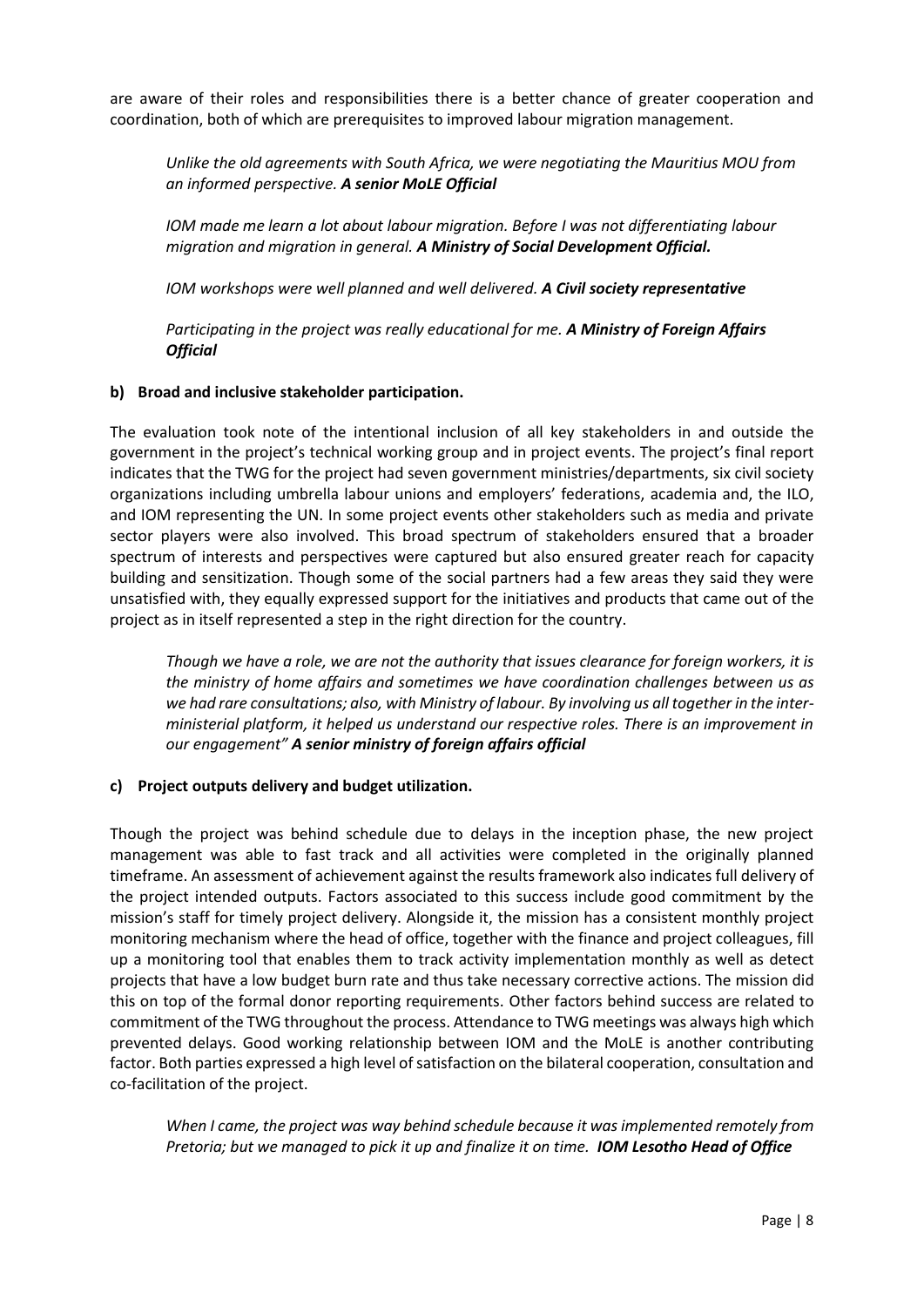*IOM team was excellent...IOM overdid itself. (...) is always ahead of what needs to be done* (in reference to a specific IOM staff). *A MoLE official*

## **d) Integrating labour migration in key national policy and planning frameworks**.

Completion of the labour migration policy is seen as an important achievement by nearly all stakeholders interviewed, with many suggesting that it was long overdue given the extensive history of labour migration into and out of Lesotho especially to neighbouring South Africa. If adopted and implemented, it is expected to reinvigorate the labour migration landscape in the country, which this evaluation views this as a very strategic result.<sup>4</sup> In addition to the policy, labour migration now has a chapter in the current National Development Strategic Plan II (2019-2023). Inclusion of a dedicated chapter on labour migration in this prime planning document represents grater prospects for improved attention to and financing of labour migration management activities. Completion of the labour migration policy has also spurred the need to give attention to the draft national migration and Development policy developed a few years back with IOM's support under the ACP-EU Migration Action Project.

Though finalized, this broader migration policy had not yet been adopted owing to a number of reasons ranging from the already mentioned frequent changes in government to more technical ones related to the use of the appropriate format/templates. The processes leading up to the finalization of the labour migration policy exacerbated the need to also work towards updating and finalizing the existing draft as it provides broader policy guidance on overall migration matters. The labour migration policy itself identifies as a priority the need to *"liaise with the National Consultative Committee on Migration to ensure synchronisation with draft Migration and Development policy<sup>5</sup> "*. The evaluation established that the government, with assistance from IOM Lesotho mission, were in the process of mobilizing resources to update and finalize the draft national migration and development policy.

*Having a dedicated chapter on labour migration in the National Strategic Development Plan (NSDP) is a key achievement for us. The action plan (produced under the project) is useful in our quarterly planning. Labour Commissioner*

*With the Action Plan document, we were able to contribute more easily to the NSDP. We just extracted activities…so it enabled us to contribute better. With activitiesintegrated in the NSDP it is easier to get funded. A MoLE official*

As with all projects, there will always be an area of improvement. The following were found to be areas of improvement that other future projects could improve on for greater success.

## **a) Ensuring adequate stakeholder understanding/consensus on the policy document**.

Key social partners, specifically the employers and trade unions, expressed some level of dissatisfaction with the approach that the policy validation followed and claimed not to have necessarily endorsed it as National Advisory Committee on Labour (NACOLA) members. This was contrary to the belief (or assumption) within government and IOM that a consensus to endorse the policy had been reached-because the TWG endorsed it. Social partners raised concerns that the policy was presented to NACOLA already signed by the minister, meaning that it had already been endorsed. Trade unions assessment was that the policy was short in addressing the following issues that they were concerned about: high cost of bringing expertise; slow processes of approval; security and

<sup>4</sup> The labour migration policy was originally developed with support from ILO. It was however incomplete and so the government requested IOM through this project to assist in its finalization and in developing an accompanying Action Plan for its implementation.

<sup>5</sup> Draft Lesotho National Labour Migration Policy, March 2018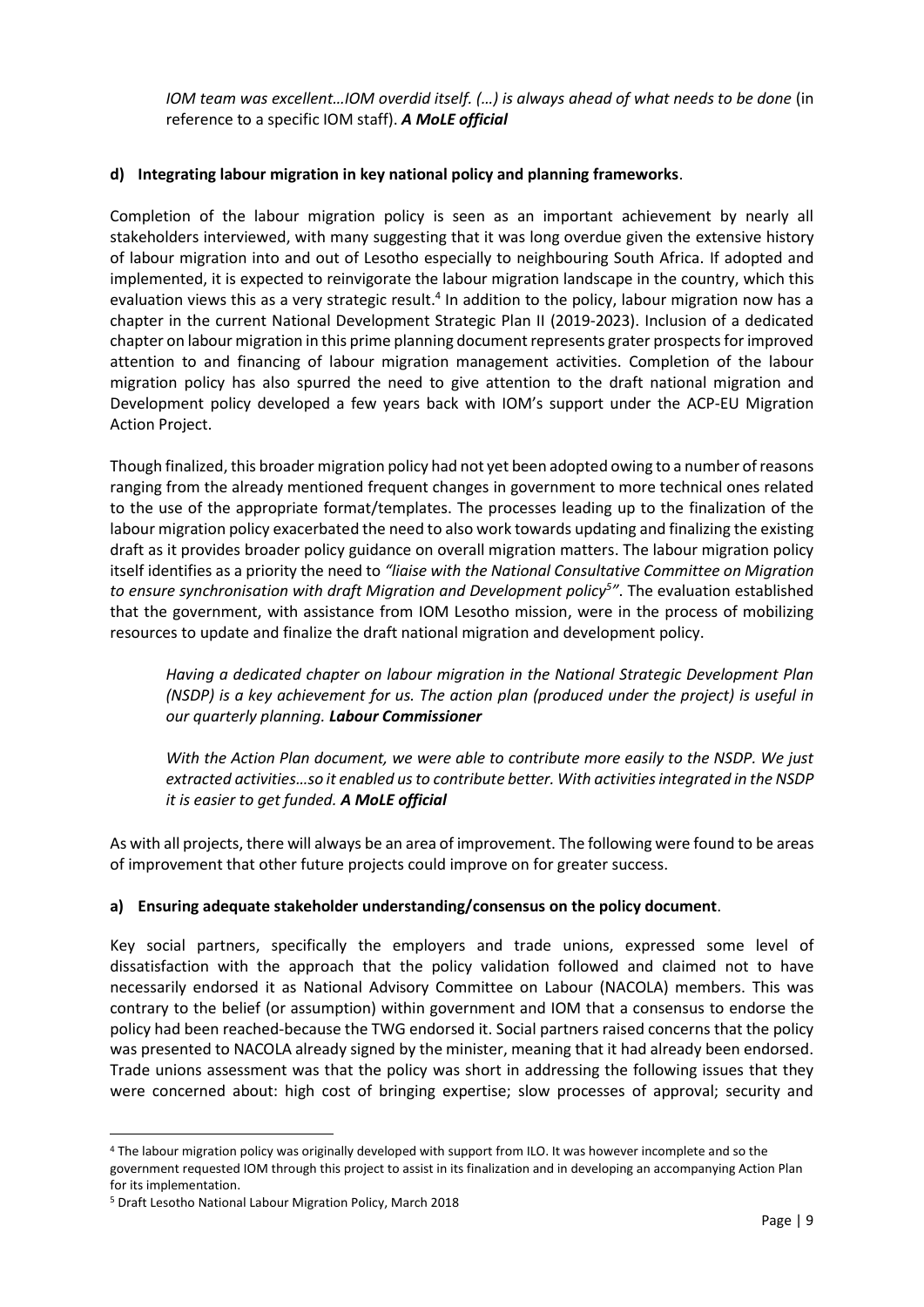accommodation for expatriate labour; the issue of portability of social benefits; and making use of skilled Basotho diaspora back home. The employers raised issues regarding role for social partners and how the endorsement was done before presenting it to NACOLA. While some of the issues raised appeared valid, a review of the policy document by the evaluator reveals that most of the issues raised by these stakeholders were actually already addressed and so perhaps point to the fact that partners had not adequately reviewed the document or perhaps the project could have done more to ensure all stakeholders were at the same level of understanding. The understanding on the relationship and roles between the TWG and the already existing statutory body NACOLA didn't appear to be common across the stakeholder spectrum. It didn't appear clear whether a product endorsed by the TWG also needed further endorsement from NACOLA also bearing in mind that most of the NACOLA members were also part of the TWG. Future projects should ensure there is clarity on the link between different coordination mechanisms.

*When the policy was presented to us at NACOLA, it was already signed by the minister, meaning already approved. So, we wondered how that could be and yet it was now being presented to us. When it is already approved? There were a number of issues we raised at that NACOLA meeting and I don't think they were adequately responded to. A Trade Union Representative* 

*There were a number of issues that NACOLA had. I don't think there is a minute saying that NACOLA endorsed the policy. I don't recall. An Employers group representative* 

## **b) Implementation of the action plan and follow up mechanisms.**

There was a general feeling among the majority of interviewees that the implementation pace of many government initiatives is typically slow. The unprecedented changes in government having undergone three elections in the last seven years, as opposed to the normal 15 years, adds to the delay in progress. In the one year since the IOM project ended, the evaluation established that the draft labour migration policy, though already finalized and adopted by the TWG, was yet to be tabled to cabinet for final approval. Very few of the activities outlined in the comprehensive action plan had also been implemented besides those achieved when the project was running. The MOU with Mauritius had also not been finalized as negotiations were still ongoing. Apart from frequent changes in government at principals' level, lack of adequate resources was also cited as a key factor behind slow achievement of results. Due to the political instability experienced in the last couple of years, the economy has been affected. The lack of a monitoring, evaluation, and follow up mechanisms is also another contributing factor. The TWG that could have played that role post-project was no longer meeting and thus no one was following up on progress in view of the need for accountability. There are opportunities available to improve monitoring and evaluation either through reviving the old TWG, through the National Coordinating Committee on Migration (NCC) or through NACOLA. The latter two are fairly sustainable mechanisms that could very likely play a follow up and accountability role. The prime minister's office also was said to have a ministries oversight role and so they could also contribute to monitoring.

*Lack of monitoring follow up is a key challenge to implementation and this in my view should be done from a higher level-not the technical level. Another issue is that more often there is no link between action planning and budgeting resulting to a situation where there are no funds to implement what is put on paper. An academia key informant*

## **c) Engagement at higher political levels.**

The project predominantly engaged the technical level of government. The country has, in the recent past, experienced a lot of political changes occasioned by frequent changes in government. The decision making and successful political push that enables implementation of policies and programmes emanates at those higher levels. A group of participants, including IOM, felt that there was a need to improve engagement at ministerial and permanent secretary level, as there were some decisions and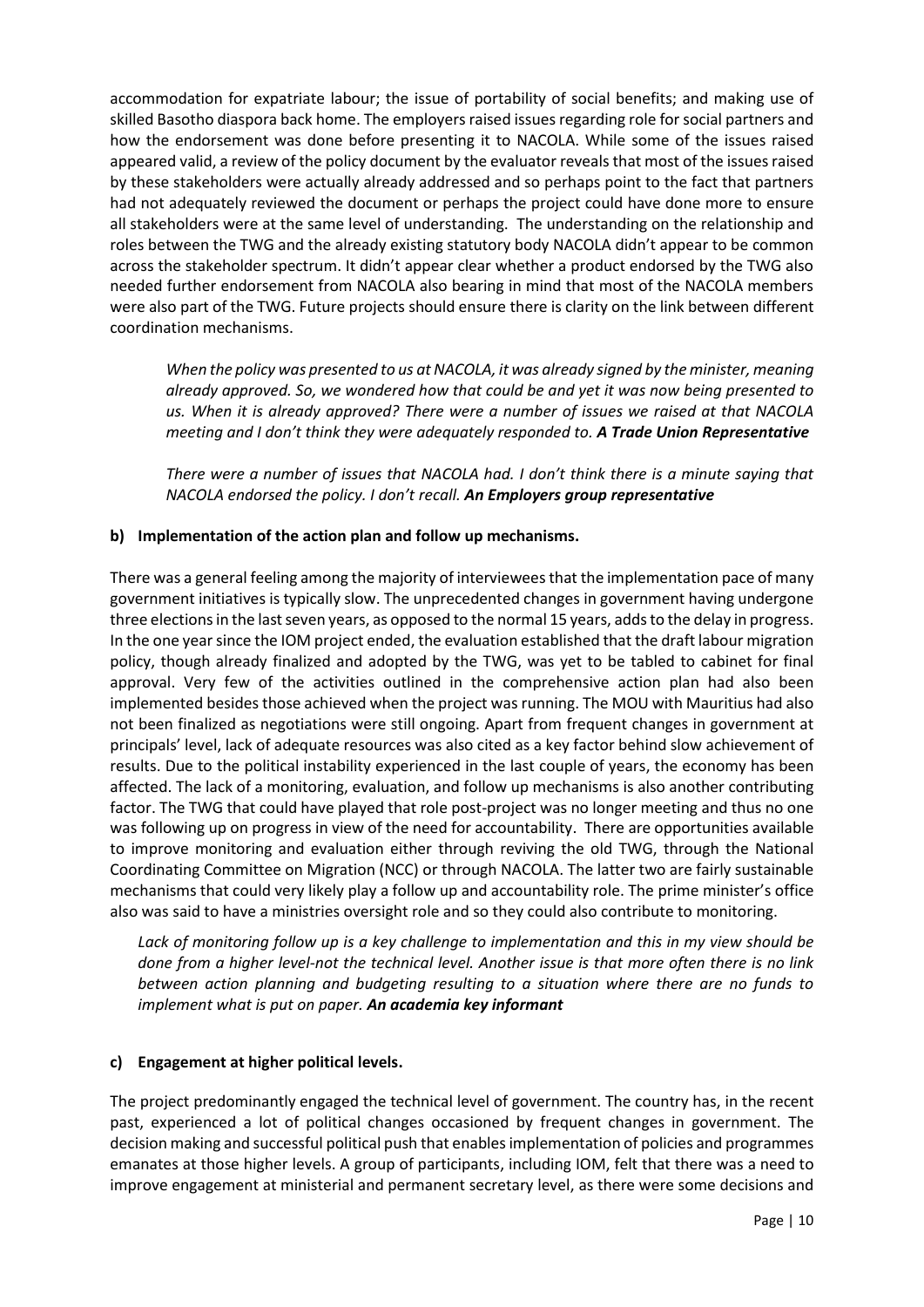push that only them could provide to enhance implementation. As earlier noted, the inherent weakness in implementation of initiatives requires that higher level leaders are sensitized and mobilized to provide a push for implementation in way of demanding greater accountability or in allocation of resources. Participants who highlighted the need for IOM's engagement at higher levels cited examples of labour or migration related policies that have been pending for some time such as the Draft National Migration and Development Policy, the draft Employment Policy, review of the labour code, and now the Labour migration policy & Action Plan. They suggest that IOM should play a greater lobbying role at the high levels. As will be noted earlier this is an area that the IOM mission has also identified as an area of improvement going forward.

*If you are given something to do; you should just do it. A government ministry official* 

*Due to the frequent changes in government we have had, you have to re-explain everything every time to new leaders. They may not even agree on your plans. A government ministry official* 

## **Best Practices & Lessons Learnt**

- ❖ Signing of a Declaration of Intent. During the learning visit to Mauritius the two parties signed a declaration committing themselves to signing an MOU. This committed both Lesotho and Mauritius teams to intentionally work towards finalizing an MOU, irrespective of any hurdles that may present themselves. Though the MOU negotiations have taken long, the idea has remained on top of both technical teams largely because the declaration of intent reminds them of the need to achieve a result. As it was signed by high level government representatives (Principal Secretaries level), it gives technical teams the political backing and approval to negotiate. The evaluation finds this to be a good practice that avoids open ended bilateral discussions. The evaluation established that negotiations were towards the final stages with the hope to sign the MOU before the end of 2019.
- ❖ A targeted engagement with CSOs may be necessary to ensure common understanding. Learning from the feedback that trade unions and employers gave to the process, it is important to make full efforts to ensure that all stakeholders had a common understanding. Some may not be well informed and/or may have a suspicious outlook to everything especially in the context of the tripartite model of labor management where different outlook on things can be a ground for tensions between partners. To ensure they are fully onboard it is best to do a targeted outreach and engagement to ensure that they fully understand and feel properly consulted. The evaluation hypothesizes that such an outreach would help remove any doubts or misunderstandings that may emanate from feelings of inadequate consultation and engagement.
- ❖ Higher political level engagement. The project leant that for implementation to happen more swiftly and achieve greater sustainability and buy in, the engagement of the ministerial and Principal Secretary level of government as well as Prime Minister's Office (PMO), which has some coordination role in Lesotho, is essential. Parliamentarians are another group identified by one senior official because they also have an advocacy role to the executive arm of government and has increasingly raised a voice in relation to labour migration matters. If they are not adequately informed and mobilized they may take a long time to approve or provide direction on key policies and plans. The project therefore learnt that to ensure that they hold regular meetings as often as possible with the highest officials of ministries and the technical officers to ensure buy in is enhanced at all levels. A good example is the signing of the declaration of intent to sign a bilateral labour agreement which was signed by the Principal Secretary and continues to give the negotiation process some validity and momentum.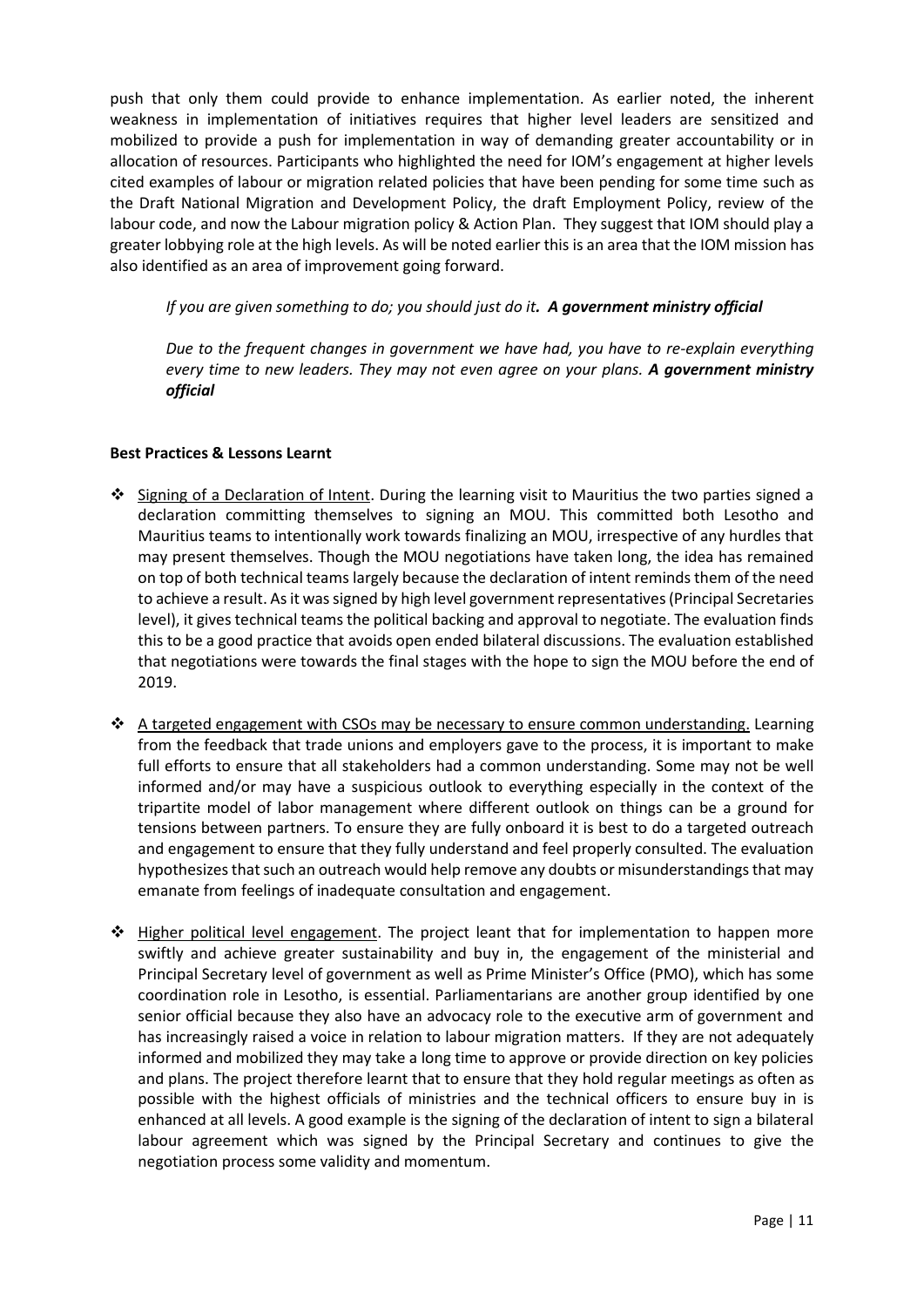❖ Regular mission-based project monitoring can turn around the pace of project delivery. The IOM Lesotho mission has an effective monthly project monitoring system and tools that enables them to track progress of all projects alongside their budget burn rates which together enables them to keep their projects on track. This partially contributed to fast tracking of activities under this project which had substantially been delayed and eventually achieved timely delivery. If such a monitoring mechanism can also be instituted at government partner level, there is a greater chance of catalyzing action.

## **3.2: Analysis of Project Effectiveness based on the Results Framework**

| Overall Objective: The Government of Lesotho (GoL) is implementing labour migration programmes in the      |                                                                                                                                                                                                                                                                                                                            |                                                                                                                                                                                                                                                                                                                                                                                                     |                                                                                                                                                                                                                                                                                                                                                                                                                                                                                                            |  |
|------------------------------------------------------------------------------------------------------------|----------------------------------------------------------------------------------------------------------------------------------------------------------------------------------------------------------------------------------------------------------------------------------------------------------------------------|-----------------------------------------------------------------------------------------------------------------------------------------------------------------------------------------------------------------------------------------------------------------------------------------------------------------------------------------------------------------------------------------------------|------------------------------------------------------------------------------------------------------------------------------------------------------------------------------------------------------------------------------------------------------------------------------------------------------------------------------------------------------------------------------------------------------------------------------------------------------------------------------------------------------------|--|
|                                                                                                            | context of existing regional frameworks                                                                                                                                                                                                                                                                                    |                                                                                                                                                                                                                                                                                                                                                                                                     |                                                                                                                                                                                                                                                                                                                                                                                                                                                                                                            |  |
| <b>Indicators</b>                                                                                          | <b>Achievements</b><br>related to<br><b>Indicators</b>                                                                                                                                                                                                                                                                     | <b>Analysis of Effectiveness</b>                                                                                                                                                                                                                                                                                                                                                                    | <b>Recommendations</b>                                                                                                                                                                                                                                                                                                                                                                                                                                                                                     |  |
| # of GoL-led<br>labour<br>migration<br>programmes<br>that respond to<br>existing<br>regional<br>frameworks | Some of the<br>activities initiated<br>during the project,<br>such as the<br>development of<br><b>Bilateral Labour</b><br>Agreement(BLA)<br>guidelines, that<br>are aligned to the<br>regional<br>guidelines;<br>finalization of the<br>policy; some<br>capacity building<br>on LM among<br>others contributed<br>to this. | It is worth noting that at the time of<br>evaluation, several key initiatives were<br>still pending such as adoption of the<br>policy, finalization of the BLA, improving<br>labour migration data, promoting<br>ethical recruitment, reforming the work<br>permit system among others. As such<br>much more needs to be done if<br>contribution to this overall objective is<br>to be significant. | Greater pace of implementation<br>of the action plan is required to<br>facilitate the following:<br>Greater political support is<br>needed to adopt/pass<br>outstanding policies<br>Greater budget allocation<br>$\bullet$<br>Proactive monitoring &<br>$\bullet$<br>evaluation by NCC, NACOLA or<br>Office of the Prime Minister<br>(PMO)<br>Partners such as IOM and ILO<br>$\bullet$<br>to continue providing<br>technical and financial<br>support for implementation of<br>key Action Plan activities |  |

**Outcome 1: The relevant sectors demonstrate increased capacity on labour migration management (i.e. protection, recruitment, social well-being, etc.)**

**Comment on project contribution**:

The project did indeed contribute to this outcome. Many officials who attended the capacity building workshop indicated that this was the first training of its type they had attended. Those outside the labour or immigration ministries especially indicated how useful the training was in helping them understand key concepts in labour and migration management. Helping them understand their respective roles in labour migration management was another key result identified. Results of pre and post training assessments showed increased knowledge acquired by the trained group. Throughout the interviews there was a clear sense of empowerment among key government officials especially in relation to negotiation for bilateral labour exchanges. They seemed better equipped to negotiate improved bilateral deals. For many ministry representatives interviewed, the whole project experience was educational in many respects.

| <b>Indicators</b> | <b>Achievements</b><br>related to<br><b>Indicators</b> | <b>Analysis of Effectiveness</b>      | <b>Recommendations</b>          |
|-------------------|--------------------------------------------------------|---------------------------------------|---------------------------------|
| No. of inter-     | Target achieved.                                       | It was noted that many of the TWG     | A discussion is needed between  |
| ministerial       | One TWG that                                           | members were also part of the NCC.    | the Labour and Home Affairs     |
| coordination      | brought together                                       | Though the operations of the project- | ministries on an interim inter- |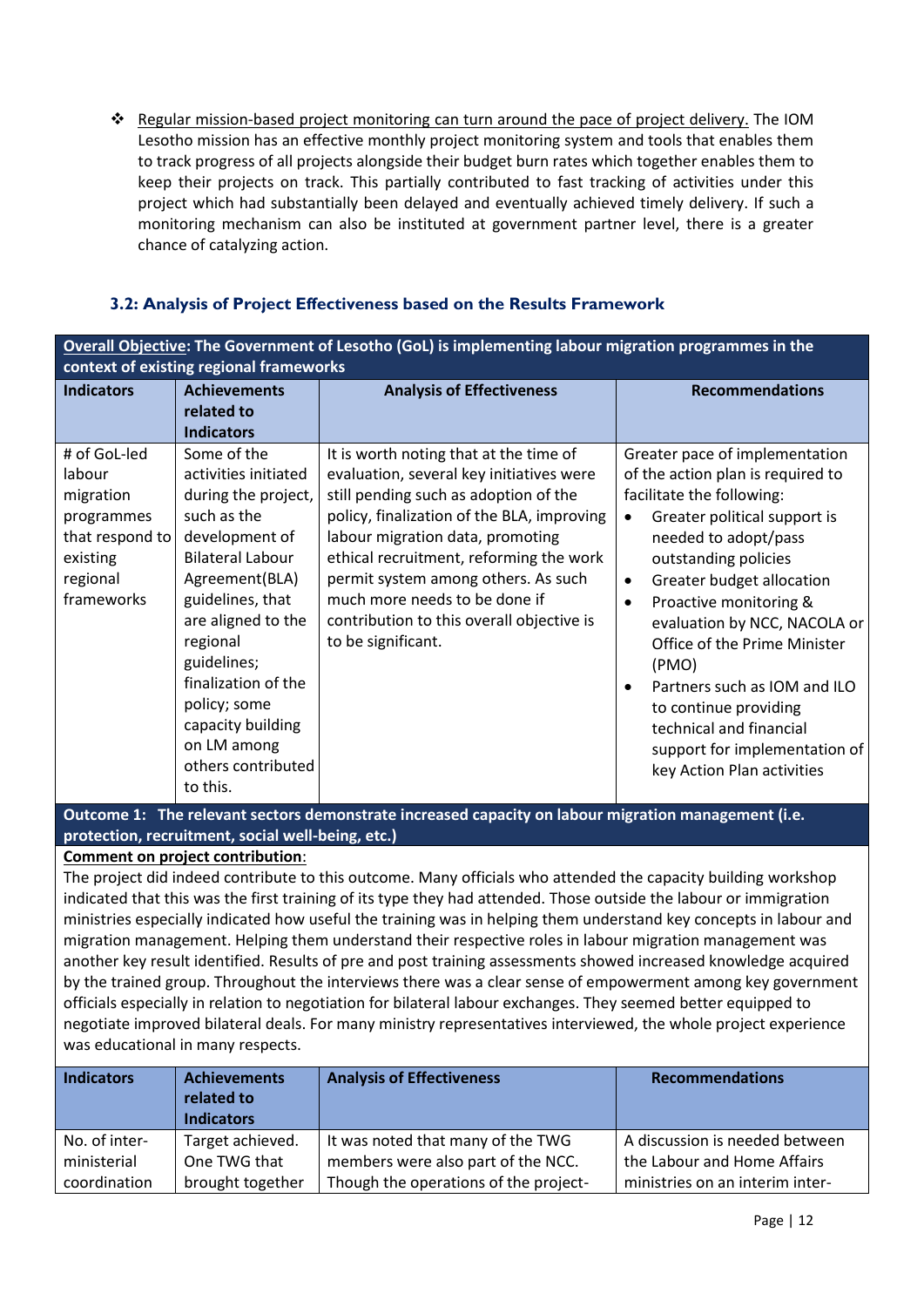| mechanisms<br>established and<br>functioning<br>regularly for<br>labour<br>migration<br>management.<br><b>Results</b>                                                                | up to seven<br>ministries and<br>several other<br>stakeholders was<br>established and<br>was functional<br>throughout the<br>project.<br><b>Achieved Results</b>                                                                                                                                  | specific TWG fizzled out, the NCC still<br>exists, however it wasn't explicit that it<br>would also take up the post project<br>follow up role. The draft policy<br>recommends the formation of a Labour<br>Migration Advisory Committee, but this<br>cannot be established yet because the<br>policy is yet to be approved.<br><b>Analysis of Effectiveness</b>                                                                                                                                                                                                                                                                                                                                                            | ministerial coordination<br>mechanism that will continue to<br>provide oversight. Reviving the<br>initial TWG could be a good<br>option and the same TWG could<br>in future be converted into the<br>advisory committee envisaged by<br>the policy when it is passed. This<br>process should be government<br>led.<br><b>Recommendations</b>                                                                                                                                                                                                                                                                                                                                                   |
|--------------------------------------------------------------------------------------------------------------------------------------------------------------------------------------|---------------------------------------------------------------------------------------------------------------------------------------------------------------------------------------------------------------------------------------------------------------------------------------------------|-----------------------------------------------------------------------------------------------------------------------------------------------------------------------------------------------------------------------------------------------------------------------------------------------------------------------------------------------------------------------------------------------------------------------------------------------------------------------------------------------------------------------------------------------------------------------------------------------------------------------------------------------------------------------------------------------------------------------------|------------------------------------------------------------------------------------------------------------------------------------------------------------------------------------------------------------------------------------------------------------------------------------------------------------------------------------------------------------------------------------------------------------------------------------------------------------------------------------------------------------------------------------------------------------------------------------------------------------------------------------------------------------------------------------------------|
|                                                                                                                                                                                      |                                                                                                                                                                                                                                                                                                   |                                                                                                                                                                                                                                                                                                                                                                                                                                                                                                                                                                                                                                                                                                                             |                                                                                                                                                                                                                                                                                                                                                                                                                                                                                                                                                                                                                                                                                                |
| Output 1.1<br>A Technical<br><b>Working Group</b><br>(TWG) is<br>established and<br>functioning                                                                                      | Output achieved.<br>The TWG was<br>established and<br>comprised of 14<br>different<br>government,<br>nongovernment,<br>UN and academia<br>stakeholders.<br>Minutes and<br>reports filed by<br>the project<br>indicate that the<br><b>TWG was</b><br>functional when<br>the project was<br>active. | The TWG actively met and provided<br>inputs and endorsement of key project<br>outputs. Its operations however slowed<br>down after the project completed. As<br>of the time of the evaluation (12<br>months after project end) it had not<br>held a meeting. However, most<br>members continued to meet under the<br>auspices of other IOM initiatives or in<br>the NCC. So, functionality of the TWG<br>can only be cited for the period the<br>project was active. The draft policy itself<br>recommends a stakeholder<br>coordination mechanism.                                                                                                                                                                         | Similar recommendation as above                                                                                                                                                                                                                                                                                                                                                                                                                                                                                                                                                                                                                                                                |
| Output 1.2<br>Relevant<br>sectors (i.e.<br>health, labour<br>and foreign<br>affairs) have<br>increased<br>knowledge and<br>skills in regard<br>to labour<br>migration<br>management. | Output achieved.<br>A knowledge<br>assessment<br>undertaken after<br>the IOM workshop<br>indicated a good<br>level of increased<br>knowledge.                                                                                                                                                     | There is evidence that the project did<br>increase knowledge according to the<br>results of the pre and post training<br>assessment. Several key informants<br>indicated that all project events were<br>quite educational in nature. The project<br>also managed to increase knowledge to<br>a wider spectrum of stakeholders<br>beyond what the project proposal<br>aimed for. A key concern for the<br>evaluation is on knowledge retention<br>and application. A few stakeholders<br>indicated that they had not used the<br>acquired knowledge in any way in the<br>post project period, with the only way<br>they used acquired knowledge being<br>while reviewing the draft documents<br>produced after the project. | A post training assessment<br>targeting all those trained and<br>focusing on knowledge retention,<br>knowledge use, and barriers to<br>use, and an application in line<br>with Kirkpatrick's Model for<br>evaluating capacity building is<br>recommended. This can be<br>internally conducted by the<br>mission with support from the<br>regional M&E unit. It would<br>contribute towards enhancing the<br>effectiveness of the many<br>trainings that IOM provides and<br>ensure that they are impactful<br>rather than a formality. Such an<br>assessment can be done remotely<br>via online data collection tools<br>and can help inform on areas that<br>require knowledge reinforcement. |

**Outcome 2: Government of Lesotho has begun to implement the national labour migration policy. Comment on project contribution**:

At the time of the evaluation, the labour migration policy had not yet been adopted. It was yet to be tabled to cabinet for approval. Overall, looking at the action plan that was developed, there are a few activities that had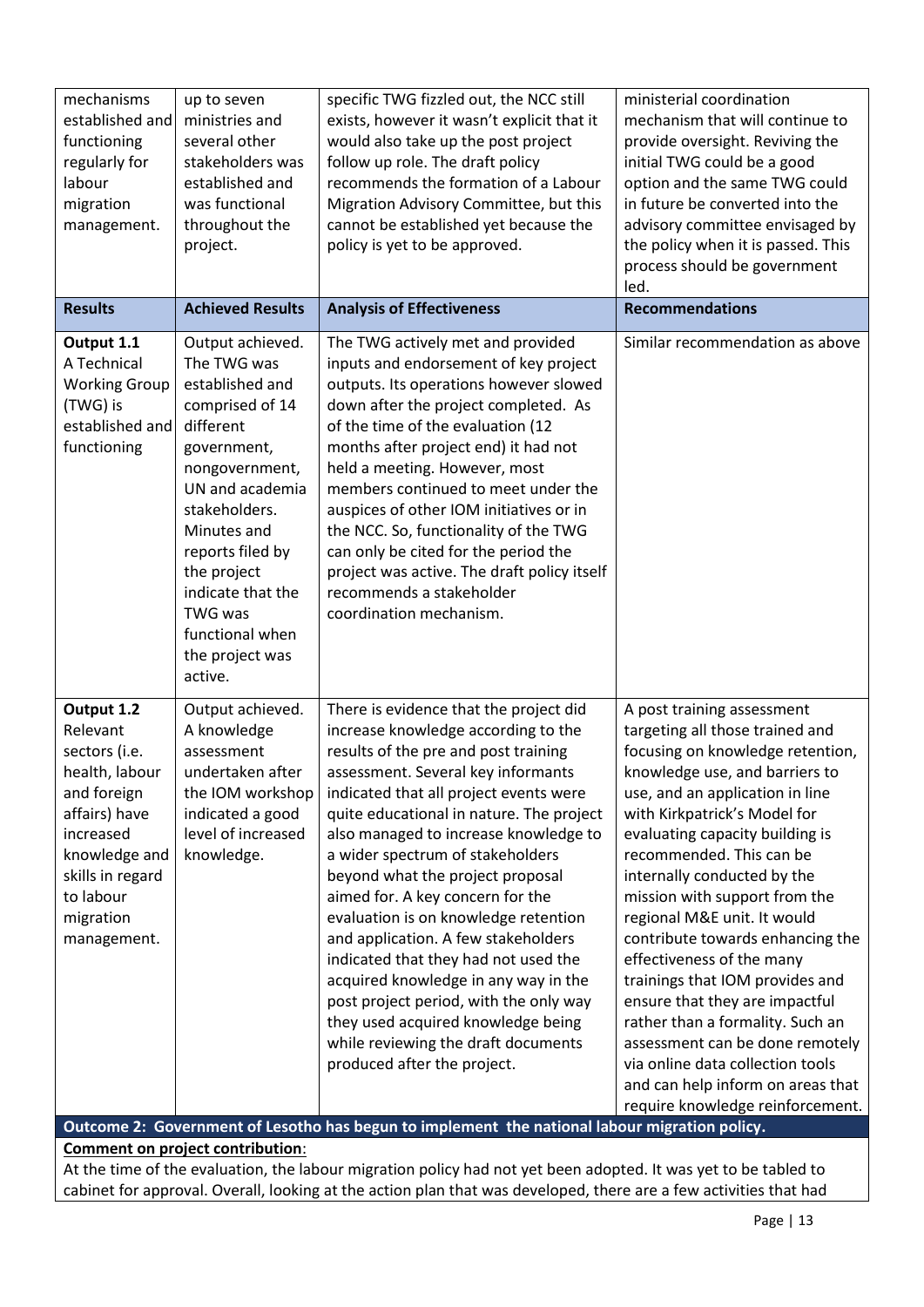been implemented or were in progress pending the approval of the policy. Examples include: an ongoing negotiation for a BLA with Mauritius which appeared to be well on course; greater liaison by ministry of labour to understand and respond to challenges faced by Lesotho migrant workers, especially in South Africa; and completion of the labour migration assessment. There is much more that needs to be done with the first step being ensuring that the policy is adopted as soon as possible.

| <b>Indicators</b>                                                                                                            | <b>Achievements</b><br>related to                                                                                                                                                                  | <b>Analysis of Effectiveness</b>                                                                                                                                                                                                                                         | <b>Recommendations</b>                                                                                                                                                                                                                                                                                                                                                                                                                                                                                                                                                                                                                                                                                                          |
|------------------------------------------------------------------------------------------------------------------------------|----------------------------------------------------------------------------------------------------------------------------------------------------------------------------------------------------|--------------------------------------------------------------------------------------------------------------------------------------------------------------------------------------------------------------------------------------------------------------------------|---------------------------------------------------------------------------------------------------------------------------------------------------------------------------------------------------------------------------------------------------------------------------------------------------------------------------------------------------------------------------------------------------------------------------------------------------------------------------------------------------------------------------------------------------------------------------------------------------------------------------------------------------------------------------------------------------------------------------------|
| Percentage of<br>recommendati<br>ons used from<br>the action plan<br>to implement<br>the labour<br>migration<br>policy       | <b>Indicators</b><br>As the policy had<br>not yet been<br>adopted nor<br>implemented, it<br>wasn't possible to<br>measure this                                                                     | Adoption of the policy is a key lynchpin<br>to this result area. Though a few<br>contributing activities were<br>implemented as outlined above, this<br>indicator can be more objectively<br>assessed when the specific provisions in<br>it are adopted and implemented. | IOM staff to continue following up<br>with MoLE on progressing the<br>policy towards adoption.                                                                                                                                                                                                                                                                                                                                                                                                                                                                                                                                                                                                                                  |
| <b>Results</b>                                                                                                               | <b>Achievements</b><br>related to results                                                                                                                                                          | <b>Analysis of effectiveness</b>                                                                                                                                                                                                                                         | <b>Recommendations</b>                                                                                                                                                                                                                                                                                                                                                                                                                                                                                                                                                                                                                                                                                                          |
| Output 2.1<br>Recommendat<br>ions from the<br>labour<br>migration<br>management<br>assessment<br>are available<br>to the GoL | Output achieved.<br>The project<br>facilitated data<br>collection and an<br>assessment report<br>was developed<br>and disseminated<br>to stakeholders.<br>80 copies were<br>printed and<br>shared. | As the output looked into making<br>available the recommendations, this<br>was achieved. These recommendations<br>partly informed finalization of the LM<br>policy and development of the Action<br>Plan.                                                                | IOM Lesotho needs to<br>continuously disseminate the<br>report (soft version) to more<br>potential users such as the<br>university and research<br>communities to increase its use.<br>Short briefs or brochures, pieces<br>for or to the media can also<br>increase awareness on this data<br>and increase its utility.                                                                                                                                                                                                                                                                                                                                                                                                        |
| Output 2.2<br>National labour<br>migration<br>action plan is<br>finalized and<br>available to the<br>GoL                     | Output was<br>achieved as<br>planned.                                                                                                                                                              | A comprehensive action plan developed<br>and discussed with stakeholders for<br>validation and endorsement was<br>achieved. What remains is its full<br>implementation as it is an annex to the<br>LM policy that is yet to be adopted.                                  | As above.<br>IOM Lesotho will need to continue<br>developing new project proposals<br>to mobilize resources to support<br>the government in implementing<br>specific actions in that plan.<br>Related to this, a periodic M&E<br>exercise to gauge implementation<br>and relevance levels of the action<br>plan will be needed. IOM can play<br>a role in this by facilitating<br>dialogue on need for a joint<br>monitoring mechanism (whether<br>through the NCC or the TWG).<br>IOM should ensure that TORs of<br>other TWGs or similar committees<br>incorporate post projects'<br>functionality. It should be clear<br>from the beginning if established<br>committees are permanent or<br>temporary for the task at hand. |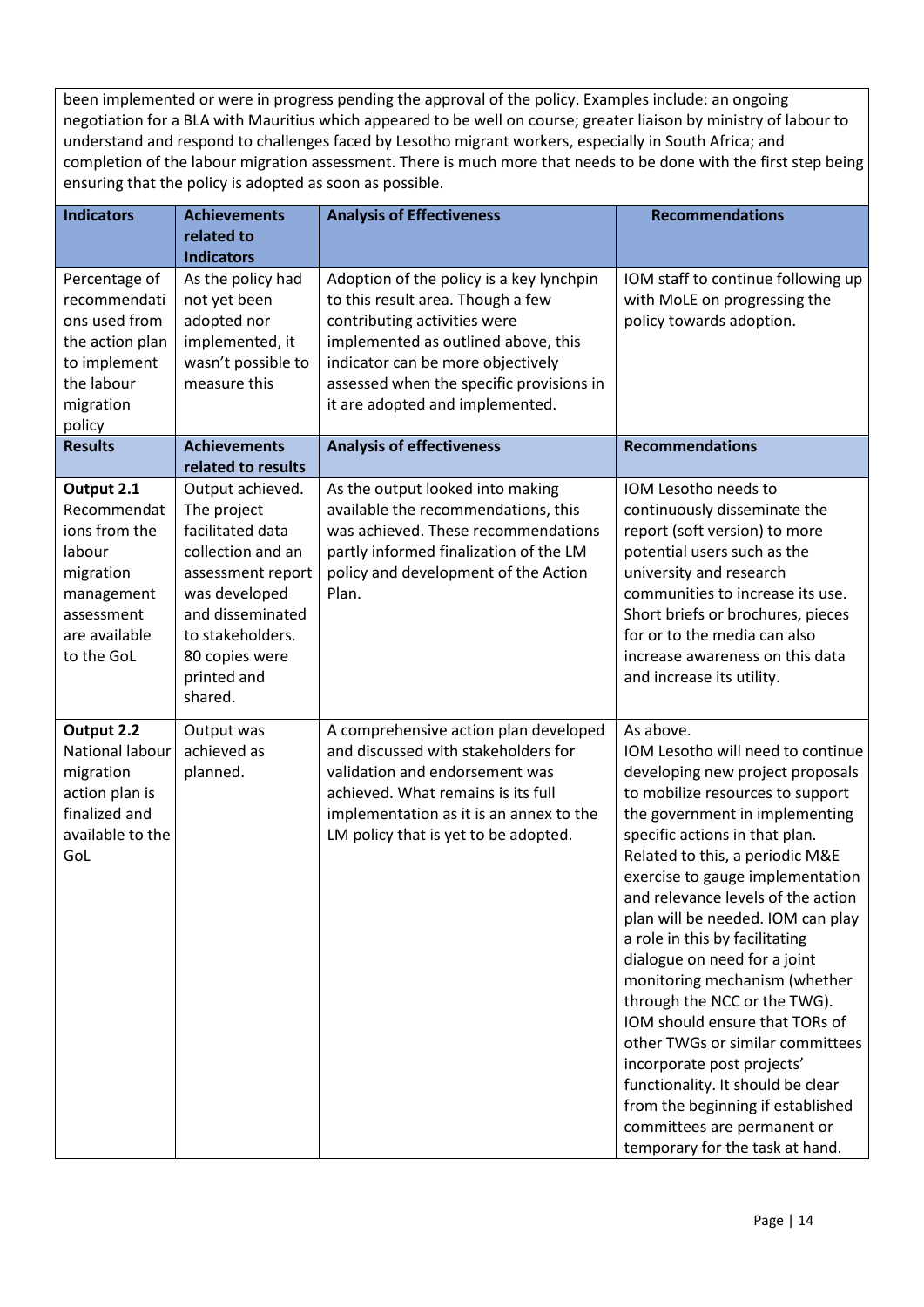## <span id="page-14-0"></span>**3.3: Findings based on the OECD-DAC Criteria**

| <b>CRITERIA</b><br><b>RECOMMENDATION</b>                                                                                                                                                                                                                                                                                                                                                                                                                                                                                                                                                                                                                                                                                                                                                                                                                                                                                                                                                                                                                                                                                                                                                                                                                                                                                                                                                                                                                                                                                                                                                                                                                              |                                                                                                                                                                                                                                                                                                                                                                                                                                                                                |  |  |
|-----------------------------------------------------------------------------------------------------------------------------------------------------------------------------------------------------------------------------------------------------------------------------------------------------------------------------------------------------------------------------------------------------------------------------------------------------------------------------------------------------------------------------------------------------------------------------------------------------------------------------------------------------------------------------------------------------------------------------------------------------------------------------------------------------------------------------------------------------------------------------------------------------------------------------------------------------------------------------------------------------------------------------------------------------------------------------------------------------------------------------------------------------------------------------------------------------------------------------------------------------------------------------------------------------------------------------------------------------------------------------------------------------------------------------------------------------------------------------------------------------------------------------------------------------------------------------------------------------------------------------------------------------------------------|--------------------------------------------------------------------------------------------------------------------------------------------------------------------------------------------------------------------------------------------------------------------------------------------------------------------------------------------------------------------------------------------------------------------------------------------------------------------------------|--|--|
|                                                                                                                                                                                                                                                                                                                                                                                                                                                                                                                                                                                                                                                                                                                                                                                                                                                                                                                                                                                                                                                                                                                                                                                                                                                                                                                                                                                                                                                                                                                                                                                                                                                                       |                                                                                                                                                                                                                                                                                                                                                                                                                                                                                |  |  |
| Relevance: The project was relevant.<br>LM, especially into neighbouring South Africa, was cited through<br>Ξ<br>interviews to be a very old phenomenon. It takes both formal and<br>informal channels. MoLE also indicated that increased cases of<br>abuse, exploitation and denial of basic rights for Basotho workers<br>abroad had been recorded. The project was thus very relevant as its<br>basic thrust was to contribute to the long-term goal of making<br>labour migration respond to international standards and best<br>practices. A strong contribution to human rights perspective was<br>thus well ingrained in the project's objectives.<br>It was also in line with key SADC frameworks highlighted in chapter<br>п<br>1 and helped Lesotho fulfil some key obligations of the migrant<br>workers convention and other ILO conventions to which they are<br>signatory to.<br>The work of the project fits well within SDG 8.8: Protect labour<br>п<br>rights and promote safe and secure working environments for all<br>workers, including migrant workers, in particular women migrants,<br>and those in precarious employment and 10.7 Facilitate orderly,<br>safe, regular and responsible migration and mobility of people,<br>including through the implementation of planned and well-<br>managed migration policies<br>In terms of gender mainstreaming, the project ensured the<br>٠<br>disaggregation of data in its periodic reports. The draft policy also<br>identifies "the diversification of labour migration to South Africa in<br>terms of its feminisation and age as a current challenge" that the<br>policy seeks to address. | There is still room to design and<br>implement more relevant LM<br>programmes especially tagged to<br>implementation of the labour<br>migration policy once approved by<br>cabinet and its implementation plan.<br>IOM will need to engage ILO<br>specifically and/or other UN and NGO<br>actors on increasing potential for joint<br>programmes that support the<br>government to implement the LM<br>Action Plan.                                                            |  |  |
| <b>Efficiency and Cost-effectiveness:</b> The project was well managed,<br>implemented, monitored and evaluated.<br>All planned activities were finalized on time despite delays in the<br>initial months.<br>Budget consumption excluding evaluation budget at the end of<br>п<br>project stood at USD 148,100 against the USD 148,200 <sup>6</sup> available<br>budget which represents 99.9% burn rate.<br>In terms of management efficiency, given the small size of the<br>٠<br>mission at the time (three staff) and given that they were only<br>partially budgeted for under the project, cost effectiveness appears<br>to have been achieved. The mission achieved much within a shorter<br>time using a very small human resource contingent, also<br>considering that the mission had multiple other ongoing projects to<br>which the same three staff were responsible for. They put in great<br>team effort to ensure the pace of implementation of the project<br>improved and that the key deliverables were delivered on time.                                                                                                                                                                                                                                                                                                                                                                                                                                                                                                                                                                                                                        | The implementation approach that<br>the project adopted which saw timely<br>completion of projects is a best<br>practice that should be adopted for<br>the other mission's current and future<br>projects. It involved clear planning<br>and tracking as well as good<br>mobilization and communication to<br>stakeholders.<br>The mission will need to continue the<br>monthly M&E status checks and share<br>the updates with regional M&E unit<br>for information purposes. |  |  |
| <b>Effectiveness:</b> as already analysed in section 3.1, the project scores well<br>in its effectiveness score. The project delivered 100% of output results<br>as planned during the life of the project with the establishment and                                                                                                                                                                                                                                                                                                                                                                                                                                                                                                                                                                                                                                                                                                                                                                                                                                                                                                                                                                                                                                                                                                                                                                                                                                                                                                                                                                                                                                 | The main challenge that remains is for<br>the project to sustain the gains made<br>during the project. IOM Lesotho must                                                                                                                                                                                                                                                                                                                                                        |  |  |

 $^6$  Project final financial report, 2018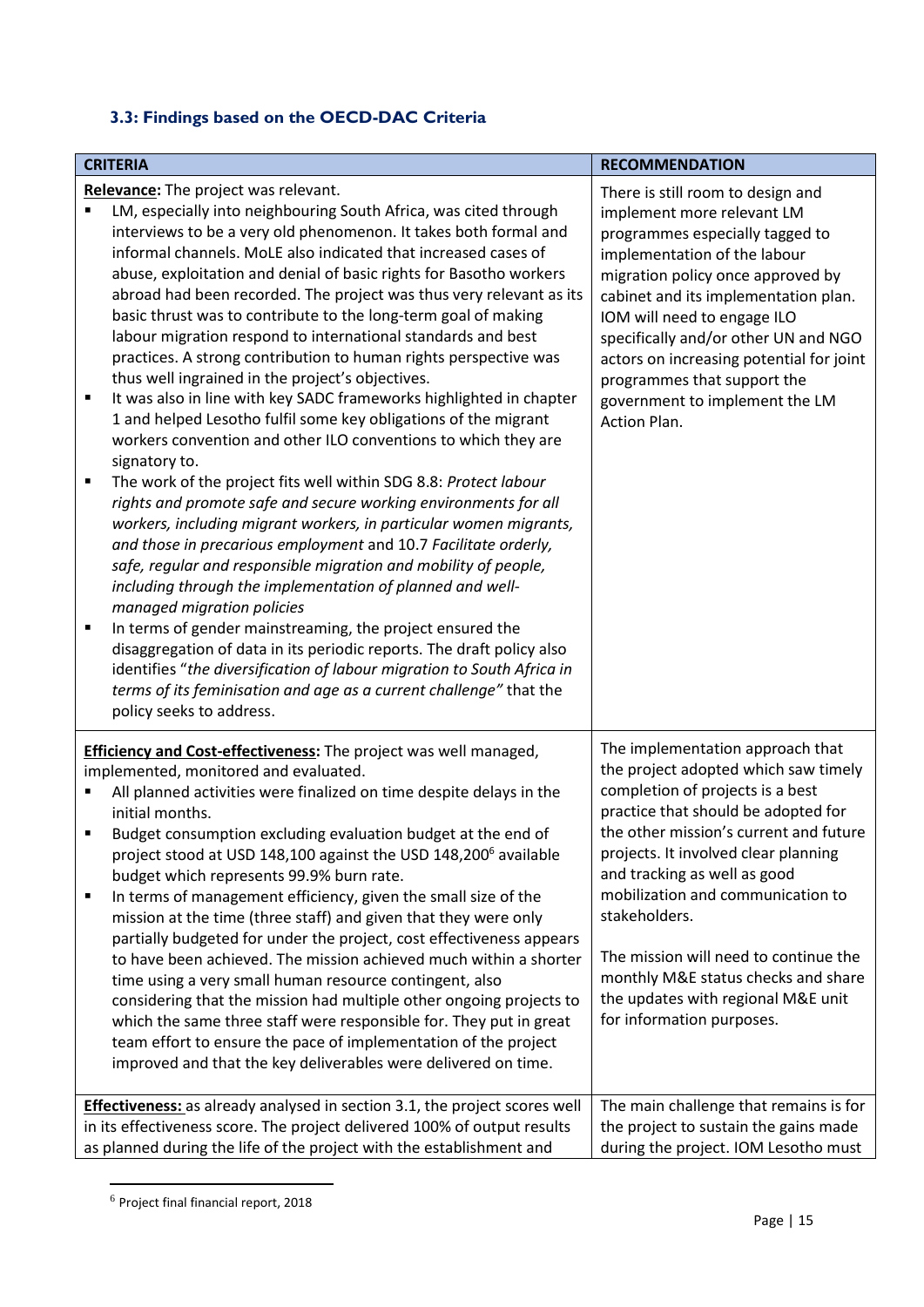| functioning of a national coordination mechanism, facilitation of a<br>pioneering labour migration assessment and availing the findings and<br>capacity building through workshops, an exchange visit to Mauritius<br>and development of model/templates for BLAs being key output results<br>delivered by the project. Factors such as effective project management<br>and monitoring, realistic project design and cooperation by<br>stakeholders contributed to the project's excellent delivery.                                                                                                                                                                                                                                                                                                                                                                                                                                                                                                                                                                                                                    | instigate implementation of what<br>came out of the project and seek to<br>build upon this project successes by<br>interconnecting current and new<br>projects in a way that results from<br>older projects informs new ones. This<br>requires a sound country office<br>strategic planning that outlines this<br>interconnectedness. It would be<br>ineffective to drop the labour<br>migration aspect completely after<br>igniting momentum.<br>IDF should favourably consider a<br>follow up project in subsequent years<br>as long it seeks to implement portions<br>of the action plan developed under<br>this project. |
|-------------------------------------------------------------------------------------------------------------------------------------------------------------------------------------------------------------------------------------------------------------------------------------------------------------------------------------------------------------------------------------------------------------------------------------------------------------------------------------------------------------------------------------------------------------------------------------------------------------------------------------------------------------------------------------------------------------------------------------------------------------------------------------------------------------------------------------------------------------------------------------------------------------------------------------------------------------------------------------------------------------------------------------------------------------------------------------------------------------------------|------------------------------------------------------------------------------------------------------------------------------------------------------------------------------------------------------------------------------------------------------------------------------------------------------------------------------------------------------------------------------------------------------------------------------------------------------------------------------------------------------------------------------------------------------------------------------------------------------------------------------|
| <b>Impact:</b> Typically, impact relates to long term changes therefore it is<br>relatively early to judge on this. So, this analysis is based on some of the<br>perceived changes that the evaluator deduced from data synthesis:<br>effects that the project brought about that were elicited through<br>interviews and observations.<br>Government officials expressed a sense of empowerment to<br>п<br>negotiate BLAs. The fact that they felt better equipped than before<br>is an important change which will allow them to negotiate labour<br>exchange from an informed position and thus arrive at better deals<br>for its citizens, while assuring similar standards to received labour.<br>Some of the officials indicated how the project made them to<br>п<br>better understand their role in labour migration management<br>pointing to greater cooperation amongst actors.<br>The project events and meetings were also opportunities for<br>п<br>bonding and creation of new working relationships which<br>contribute to improved cooperation and greater benefits to labour<br>migration management. | More follow up projects to maximise<br>on what this pioneer project achieved<br>will be necessary to bring the level of<br>impact to scale. Critical is to get the<br>government to allocate funds from its<br>budget to implement the LM action<br>plan as it has potential to transform<br>the labour migration management<br>landscape.<br>IOM and other relevant partners such<br>as ILO need also to continue working<br>together to mobilize resources and<br>synergize capacities inherent in each<br>to complement government efforts<br>considering the challenging economic<br>situation.                          |
| <b>Sustainability:</b> The projects put in place several measures to boost<br>sustainability. Though it is best to gauge this criterion at a later stage,<br>the following assessed aspects would contribute to sustainability<br>holding all assumptions constant:<br>The investment in capacity building that not only provided<br>knowledge and skills but also enabled each stakeholder to<br>understand their role in LM management continuum.<br>Establishment of a TWG whose members were more or less also a<br>٠<br>part of the permanent NCC enabling some form of continuity in<br>stakeholder coordination<br>Production of the guidance documents such as the BLA guidelines<br>п<br>and the action plan to serve as a lasting reference point for<br>navigating labour migration management in the country.                                                                                                                                                                                                                                                                                               | Future TWGs should articulate their<br>post project role in their TORs, as it is<br>not enough to just steer a project to<br>its completion and then dissolve. The<br>role of the NCC, being a more stable<br>committee, needs to be strengthened<br>to deal with all aspects of migration<br>instead of constituting new TWGs for<br>every new project.                                                                                                                                                                                                                                                                     |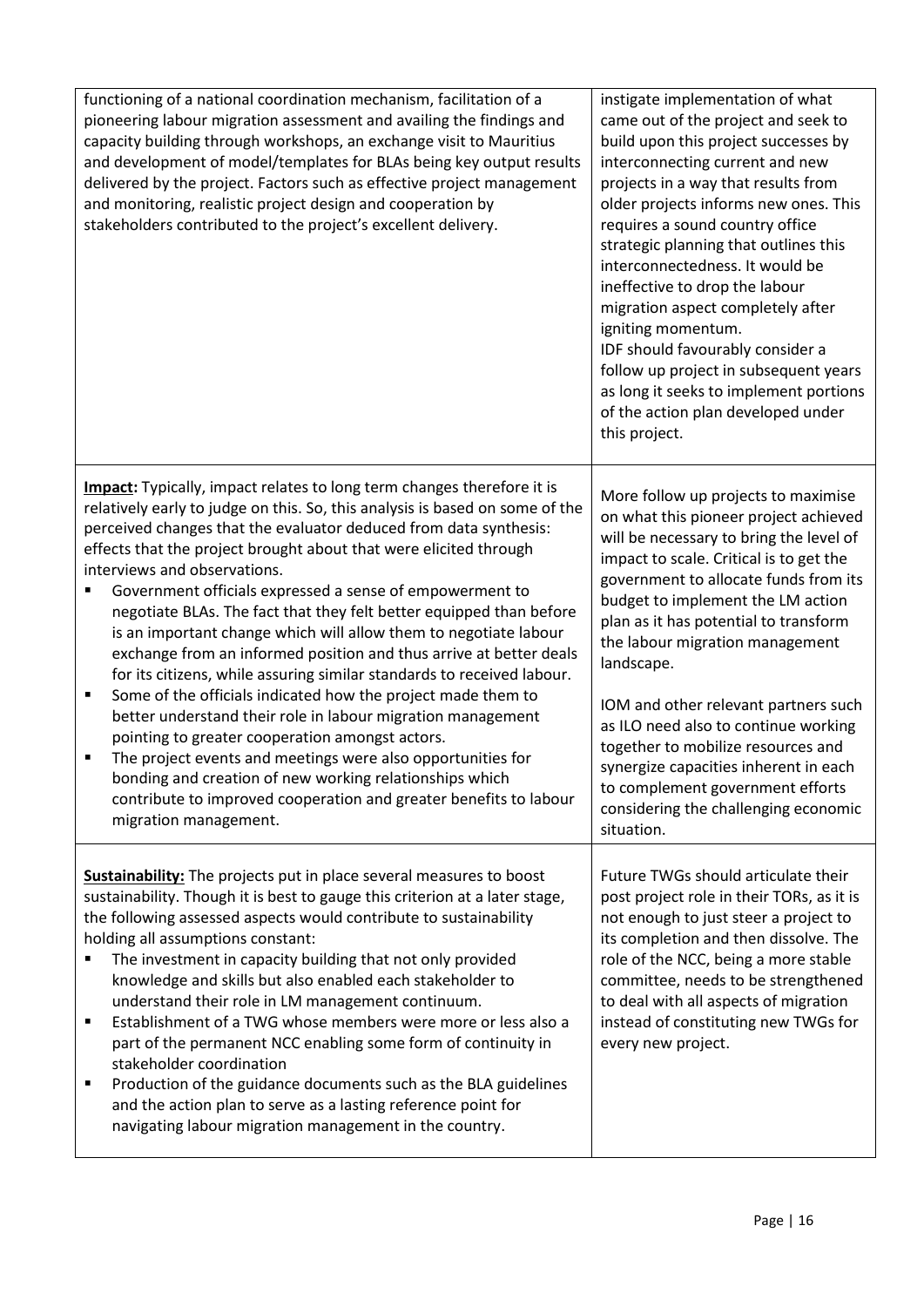## <span id="page-16-0"></span>**4. SUMMARY OF MAJOR RECOMMENDATIONS**

- **1. For IOM Lesotho/MoLE: Post project review and follow up mechanism needs to be established:** The MoLE, through the Labour Commissioner and with technical support from IOM, should call for a meeting of the old TWG to appraise stakeholders on progress as well share challenges experienced, if any. A discussion on whether the TWG should continue or if it should become integrated into the NCC or NACOLA must be undertaken but also taking into consideration that the draft policy recommends the establishment of a Labour Migration Advisory Committee. The rationale is to put in place a formal mechanism for monitoring and oversight in bid to ensure that implementation is taken. Such a mechanism is something that most stakeholders felt was needed.
- **2. For IOM Lesotho: Increase engagement at higher political levels and PMO:** IOM's engagement over the years has predominantly been at the technical level. However, major decisions and achievement of greater progress on IOM backed initiatives requires political support from principal secretary to minister levels. This is especially so in the context of frequent government changes as has been experienced lately. The country has frequently undergone significant political leadership changes bringing on board new officials to lead the different ministries. To ensure that each new minister, deputy minister, or principal secretary is on board and supports previously started initiatives, it behoves IOM Lesotho leadership to ensure that there is intentional and consistent briefing and engagement. The prime minister's office also has some oversight functions over ministries and would also be a strategic partner to assist with internal monitoring and evaluation follow up.
- **3. For IOM RO Pretoria: Greater support for IOM Lesotho Mission**: The mission is making clear efforts to grow and already some fair level of success can be observed. The work that the mission has started in labour migration will need to be continued through follow up projects, greater strategic thinking, and results-based M&E to demonstrate results of IOM's investment. This being because LM is one of the most relevant migration thematic area that IOM can build a niche on. It is an area that will receive political support due to the immense contribution it is already making in the country's GDP. This project also put in place key foundations such as the policy framework, road map to implementation, model BLAs and knowledge and skills base, onto which further work can now be easily done. As the mission staffing is very thin, the RO will need to provide greater HR support in the areas highlighted above including providing the necessary approvals and/or endorsements on time.
- **4. For IDF**: **Follow-up funding on labour migration:** The success of this project points to the relevance and commitment of the government and IOM mission in Lesotho to improve labour migration management. With the very comprehensive action plan developed and with the challenge of resource constraints identified in this evaluation, IDF would favourably consider providing follow up funding to implement components of the Action Plan. This funding should however be pegged on the adoption of the Labour Migration Policy. So, IDF can ideally also serve as a catalyst for momentum on this front. The main rationale of a follow up project is to raise the sustainability of this project and build a sizable labour migration success profile in the country. IOM/IDF is well placed to be the foremost partner on labour migration in Lesotho and due to the level of need any little initiative can have great impacts.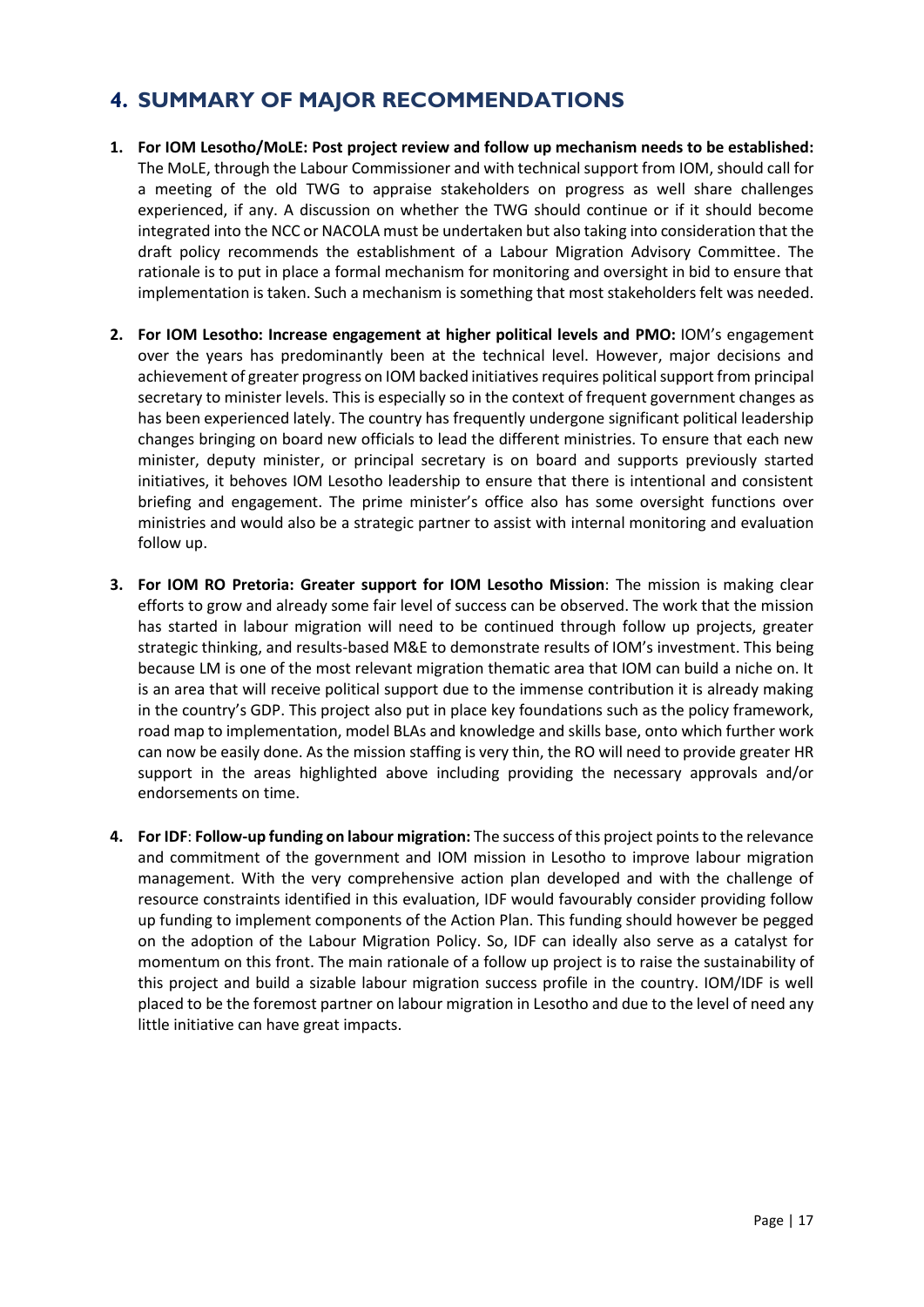# <span id="page-17-0"></span>**5. ANNEXES**

<span id="page-17-1"></span>

| Annex 1: List of individuals and institutions involved in the evaluation |  |  |  |
|--------------------------------------------------------------------------|--|--|--|
|--------------------------------------------------------------------------|--|--|--|

|      | <b>Name and title</b>                         | Ministry/department/organization         |
|------|-----------------------------------------------|------------------------------------------|
| 1.   | Ms. Eriko Nishimura                           | <b>IOM Lesotho</b>                       |
|      | Head of Office & Project Manager<br>$\bullet$ |                                          |
| 2.   | Ms. Mamohale Matsoso                          | Ministry of Labour and Employment        |
|      | Labour Commissioner                           |                                          |
| 3.   | Ms. Mpinane Mashupa                           | Ministry of Labour and Employment        |
|      | Migrant Liaison Officer                       |                                          |
|      |                                               |                                          |
| 4.   | Ms. Mampoja Mokorosi                          | Ministry of Social Development           |
|      | Principal Legal Officer                       |                                          |
| 5.   | Mr. Mohato Peete                              | Ministry of Development Planning         |
|      | Economist (Policy & strategic<br>$\bullet$    |                                          |
|      | planning department)                          |                                          |
| 6.   | Mr. Mohlolo Lerotholi                         | Ministry of Home Affairs                 |
|      | Refugee Commissioner (NCC Chair)              |                                          |
|      |                                               |                                          |
| 7.   | Mr. Nyaka Molefi                              | Ministry of Foreign Affairs              |
|      | Ag. Director, Directorate of Consular         |                                          |
|      | <b>Affairs</b>                                |                                          |
| 8.   | Ms. Lelisa Nthabiseng                         | Ministry of Foreign Affairs              |
|      | Legal Officer                                 |                                          |
|      |                                               |                                          |
| 9.   | Ms. Malikhabiso C. Majara,                    | Lesotho Textile Export Agency (LTEA)     |
|      | Secretary                                     |                                          |
| 10.  | Ms. Tlokomelo Ramono                          | <b>Ex-miners Workers Association</b>     |
|      | <b>National Coordinator</b><br>$\bullet$      |                                          |
|      |                                               |                                          |
| 11.  | Ms. Maneo Phakisi                             | <b>Bureau of Statistics</b>              |
|      | Assistant Statistician                        |                                          |
| 12.1 | Ms. Lindiwe Sephomol                          | Association of Lesotho Employers and     |
|      | <b>Chief Executive Officer</b>                | <b>Business (ALEB)</b>                   |
|      |                                               |                                          |
| 13.  | Ms. Ntsoaki Mapetla<br>Lecturer<br>$\bullet$  | National University of Lesotho (NUL)     |
|      |                                               |                                          |
| 14.  | Ms. Matihalefo Sekhonyana                     | TEBA Ltd. (A Private Recruitment Agency) |
|      | <b>Development Coordinator</b>                |                                          |
| 15.  | Mr. Lerato Nkhetse                            | <b>Migrant Workers Association</b>       |
|      | <b>Executive Director</b>                     |                                          |
|      |                                               |                                          |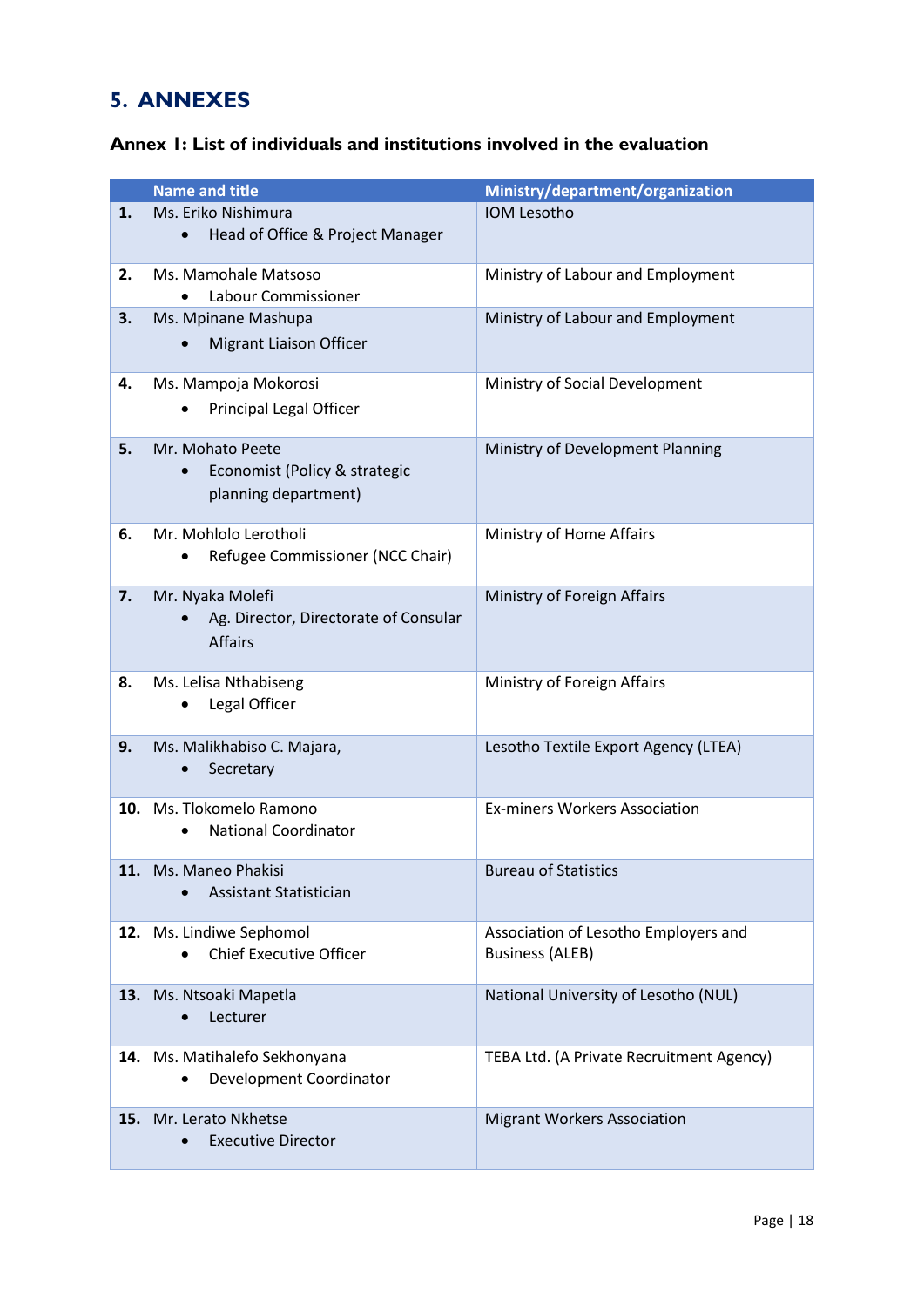## **Annex 2: The Evaluation Terms of Reference**

## TERMS OF REFERENCE FOR AN **INTERNAL EXPOST EVALUATION** OF THE PROJECT

#### **STRENGTHENING LABOUR MIGRATION MANAGEMENT IN LESOTHO**

| <b>Project Identification:</b>    | <b>Project Code LM.0304</b>                              |
|-----------------------------------|----------------------------------------------------------|
| <b>Executing Organization:</b>    | International Organization for Migration (IOM)           |
| <b>Project Management Site</b>    | IOM Country Office, Maseru. Lesotho                      |
| and Relevant Regional             | IOM Regional Office, Pretoria. South Africa.             |
| <b>Office</b>                     |                                                          |
| <b>Project Period and Overall</b> | October 2016 to March 2018 (17 Months)                   |
| <b>Duration:</b>                  |                                                          |
| <b>Geographical Coverage:</b>     | Lesotho                                                  |
|                                   |                                                          |
| <b>Project Beneficiaries:</b>     | Ministry of Labour and Employment                        |
| <b>Project Partner(s):</b>        | Ministry of Labour and Employment, National Consultative |
|                                   | Committee on Migration (NCC), ILO                        |
| <b>Total Funding Received:</b>    | USD 150,000                                              |
| <b>Total Funding spent</b>        | USD 148,200                                              |
| (before evaluation):              |                                                          |

## **1. BACKGROUND OF THE PROJECT/PROGRAMME**

The overall objective of this project was to support the Ministry of Labour and Employment (MoLE) of Lesotho towards implementing labour migration programmes within the framework of the Southern African Development Community (SADC) Labour Migration Action Plan (2016-2019), SADC Regional Labour Migration Policy Framework, and Article 19 of the SADC Employment and Labour Protocol stipulating provisions on the Protection of Migrant Workers

The International Organization for Migration (IOM), in partnership with the Ministry of Labour and Employment (MoLE), aimed to achieve this objective through the following three outcomes: i) The GoL demonstrates increased capacity on labour migration management; ii) GoL bilateral engagement on labour migration management with a country of destination is strengthened including labour exchange programme through the bilateral labour agreement; and iii) GoL has improved the implementation of the national labour migration policy through the implementation of the national labour migration policy action plan. Lesotho recognizes migration as one area in which opportunities for skilled and surplus labour may be explored and recently developed a draft Lesotho National Migration and Development Policy which covers 13 key areas of strategic interventions, of which Labour migration, Migration data management and Migration policy, form part thereof.

This national labour migration project is designed to complement the IOM Development Fund (IDF) regional project that aims to bring together the selected SADC Member States in order to facilitate South-South labour mobility arrangements. In this regard, the goal is to ensure the protection of the fundamental human, labour, health and social rights of migrant workers, their families, and associated communities of origin and destination. This will entail gathering of strategic information for enhanced labour migration management, the development and implementation of bilateral labour agreement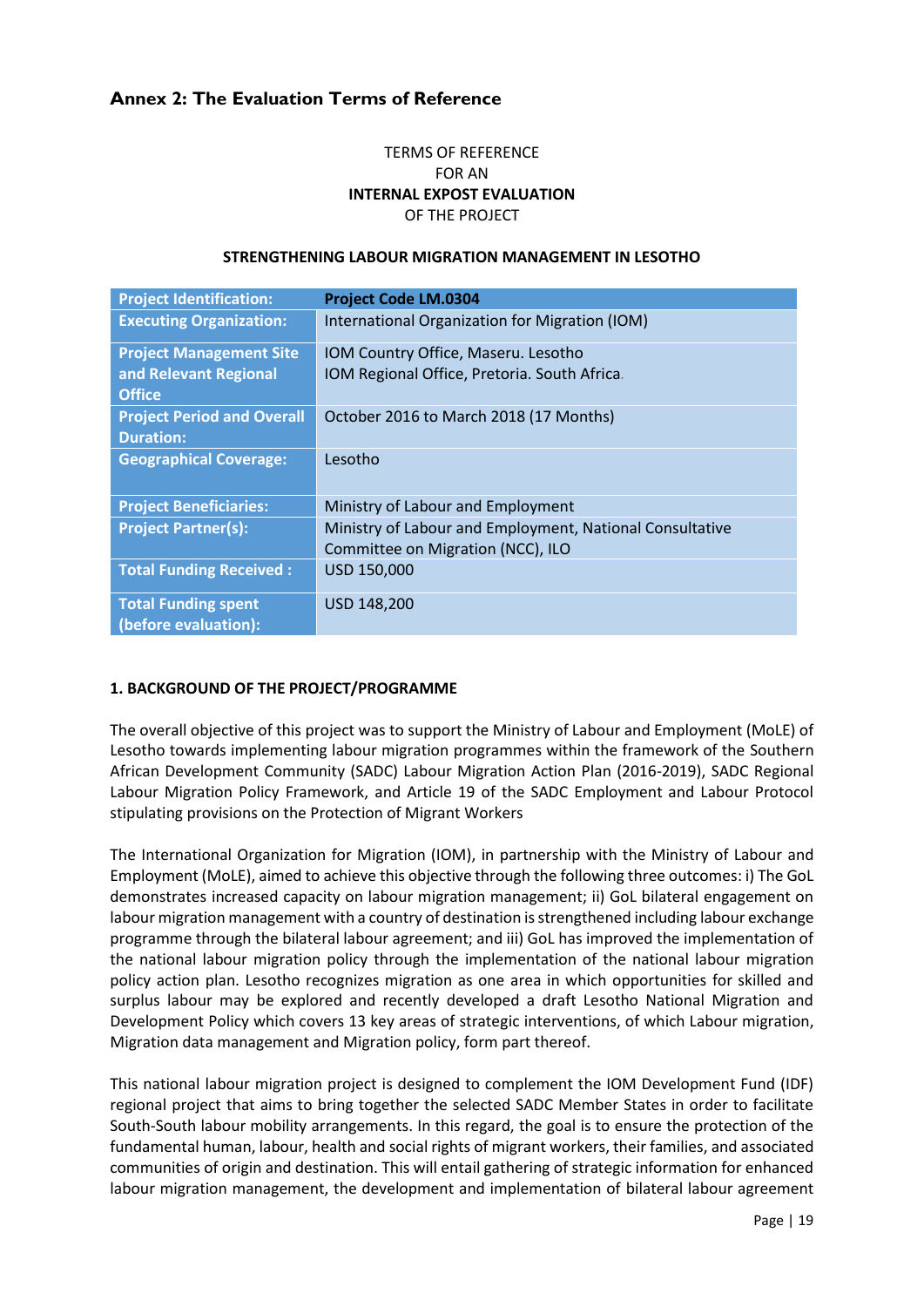(BLA) to address critical labour migration challenges confronting the GoL and enhance cooperation with destination countries on labour exchange programme including the development of a policy action plan to ensure that recently drafted National Labour Migration Policy is actionable once it is finalized.

At the beginning of the project, a technical working group was established and met regularly in order to guide the implementation.

## **2. OBJECTIVES OF THE EVALUATION**

The overall objective of this evaluation is to determine whether the project achieved its intended objective and generate lessons/recommendations for future similar projects. The specific objectives of the evaluation will include the following;

- Assess whether the project has delivered the intended results as set out in the project results framework;
- Assess the immediate, intermediate and long-term impact (to the extent possible) of the project interventions;
- Assess the constraints, if any, which have affected successful project implementation and propose corrective actions for future programming;
- Assess in how far aspects of gender formed an integral part of project design and implementation processes.

## **3. EVALUATION CRITERIA AND QUESTIONS**

This final evaluation will assess the completed project against the following criteria:

## **1. Relevance**

- *1.1. Was the project design responsive to the needs and priorities of the project's key stakeholders?*
- *1.2. Were stakeholders involved in the formulation of project objective and outcomes?*
- *1.3. Is the Theory of Change suited for the context, responsive to the identified challenge(s), and logically linked?*
- *1.4. Did the project design sufficiently take cross-cutting issues such as gender into account?*

## **2. Effectiveness**

- *2.1. Are the quality and quantity of the produced results and outputs in accordance with the approved results matrix?*
- *2.2. Did project activities lead to production of outputs as originally envisaged?*
- *2.3. Are outputs/products brought about by the project being utilised by the GoL and/or other partners so as to contribute to outcome or impact level results in the long run?*
- *2.4. What factors enabled or hindered the effectiveness of the project to deliver envisaged activities and outputs?*

## **3. Efficiency**

- *3.1. Were the project expenditures utilized appropriately and/or as planned?*
- *3.2. Does an assessment of the project results against the human, financial and time investment to the project show value for money? Was human and financial resource allocation and management optimal for the nature of the project?*
- *3.3. Were activities implemented on time as planned and carried out in a well-organized fashion?*
- *3.4. How well did the Partner Contribution/Involvement work?*
- *3.5. Were challenges in project implementation addressed swiftly and appropriately?*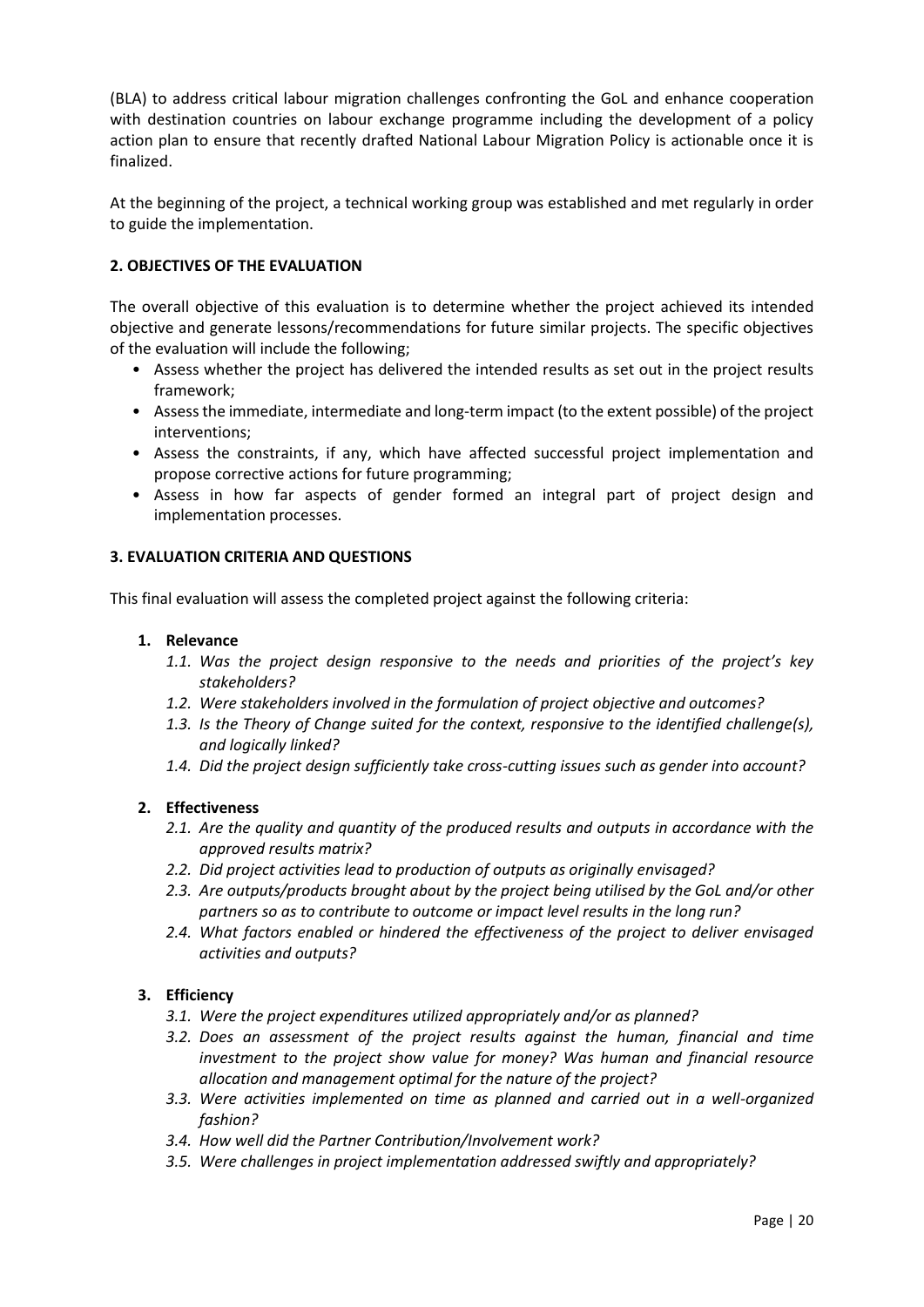## **4. Impact**

- *4.1. Does any evidence exist that significant contribution was made towards the long-term outcome and overall objective results? Do indicators show significant progress towards achieving the project's higher-level objectives?*
- *4.2. To what extent does/will the project have any indirect positive and/or negative impacts? (i.e. environmental, social, cultural, gender and economic)*

## **5. Sustainability**

- *5.1. Do stakeholders indicate that project outputs and built capacities will be used in future?*
- *5.2. Are the conditions in place for the project products and results to continue after the intervention has finished (financial, institutional, legal, technical and political)?*
- *5.3. Are there indications that the benefits generated by this project continue once external support ceases?*
- 5.4. *What efforts or mechanisms did the project put in place to boost sustainability of results in the long term?*
- 5.5. *How this project was interlinked with other IOM continuing initiatives?*

## **4. METHODOLOGY**

This will be a qualitative research enquiry and it will draw on the following methods in gathering relevant data:

## **a. Document review**

Relevant documentation will be reviewed, including the project document, periodic reports, midterm review reports (if available), specific meetings or training reports, published documentation etc.

## **b. Key informant interviews**

Face-to-face interviews will be conducted with key actors who actively participated in the design and/or implementation of the project including but not limited to IOM project staff in country and regional level, members of the national working group, other relevant actors at country level. A full list will be developed jointly between the evaluator and country team

## **5. REPORTING**

Following all desk and field research, a final report will be drafted and shared with colleagues and stakeholders (if possible) for comments. The draft document will be submitted to IDF, the country mission, regional office and any other relevant stakeholders for inputs and comments. The final report will be submitted to IDF, the country mission and the regional office for filing with OIG Evaluation office.

## **6. EVALUATION TEAM & RESPONSIBILITIES**

This internal evaluation will be carried out by the Regional M&E Officer based in the RO Pretoria. The respective RTS for labour migration at the regional office will also actively participate in the evaluation as a subject matter specialist to advise on technical thematic aspects and in data collection as may be feasible. He/she will provide technical inputs to the evaluation TOR, data collection plan and tools as well as the draft evaluation report. The IDF team as well as OIG evaluation staff will be requested also to provide input to the TORS and the draft report.

The in-country IOM team will provide logistical support including but not limited to arranging incountry transport and related logistics for the evaluator, arranging for and facilitating appointments for interviews or discussions with key respondents that have been identified as necessary for the